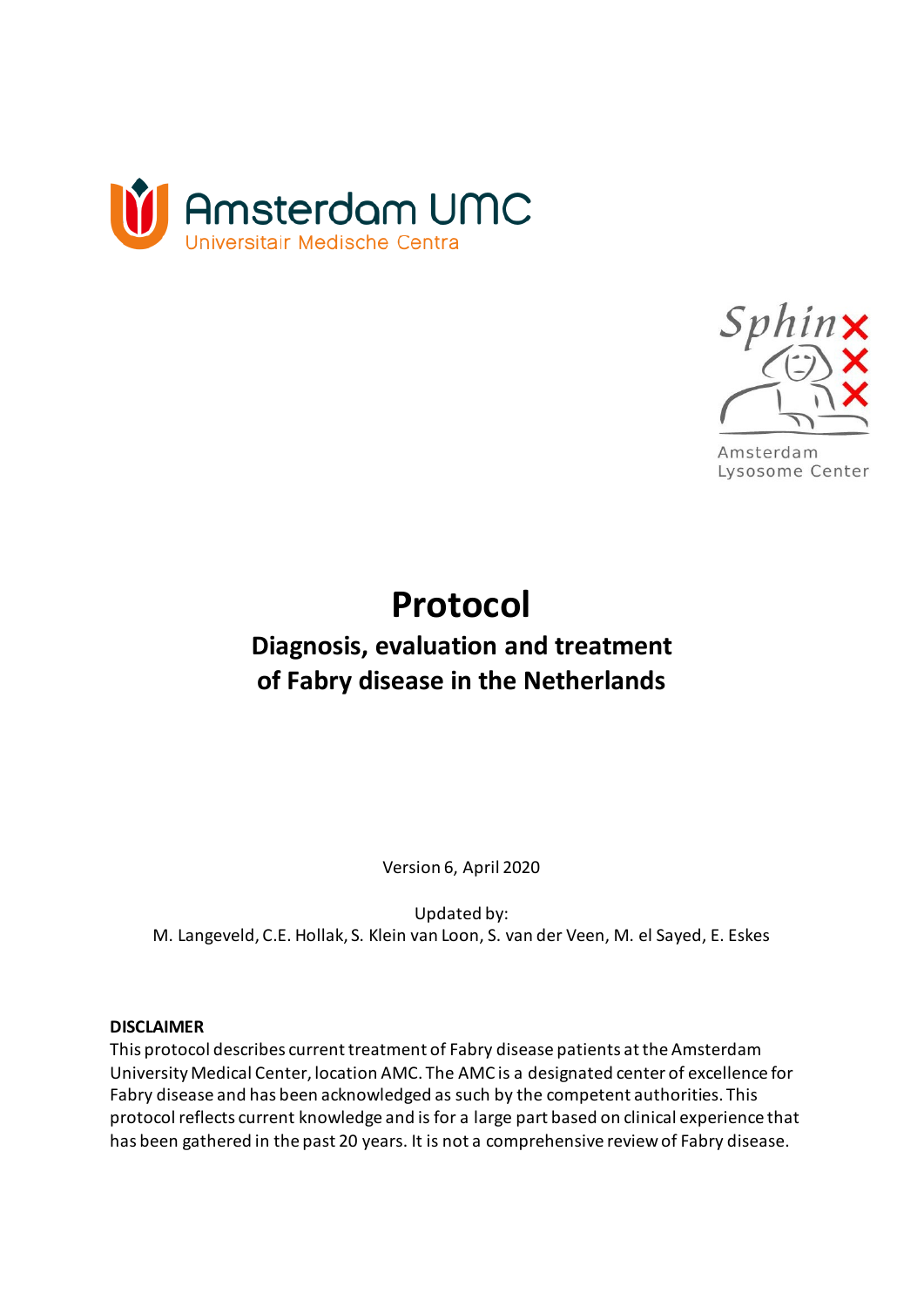| Content     |                                                                 |    |
|-------------|-----------------------------------------------------------------|----|
| $1_{\cdot}$ | Introduction                                                    | 3  |
| 2.          | Fabry disease diagnostics                                       | 3  |
| 3.          | Initial assessment                                              | 7  |
| 4.          | Follow-up assessments                                           | 8  |
| 5.          | Supportive care                                                 | 12 |
|             | Fabry neuropathic pain: chronic                                 | 12 |
|             | Fabry neuropathic pain: acute                                   | 14 |
|             | Use of neuropathic pain medication and traffic participation 15 |    |
|             | Albuminuria and renal insufficiency                             | 16 |
|             | Blood pressure and lifestyle                                    | 17 |
|             | Preventive measures                                             | 18 |
| 6.          | Pregnancy                                                       | 19 |
| 7.          | Fabry specific treatment                                        | 19 |
|             | Enzyme replacement therapy (ERT)                                | 19 |
|             | <b>Future therapies</b>                                         | 20 |
|             | Fabry treatment indication committee                            | 20 |
|             | <b>Start of ERT</b>                                             | 20 |
|             | Adverse reactions                                               | 20 |
|             | Holiday/treatment break                                         | 23 |
| 8.          | Fabry and contraception                                         | 23 |
| 9.          | References                                                      | 24 |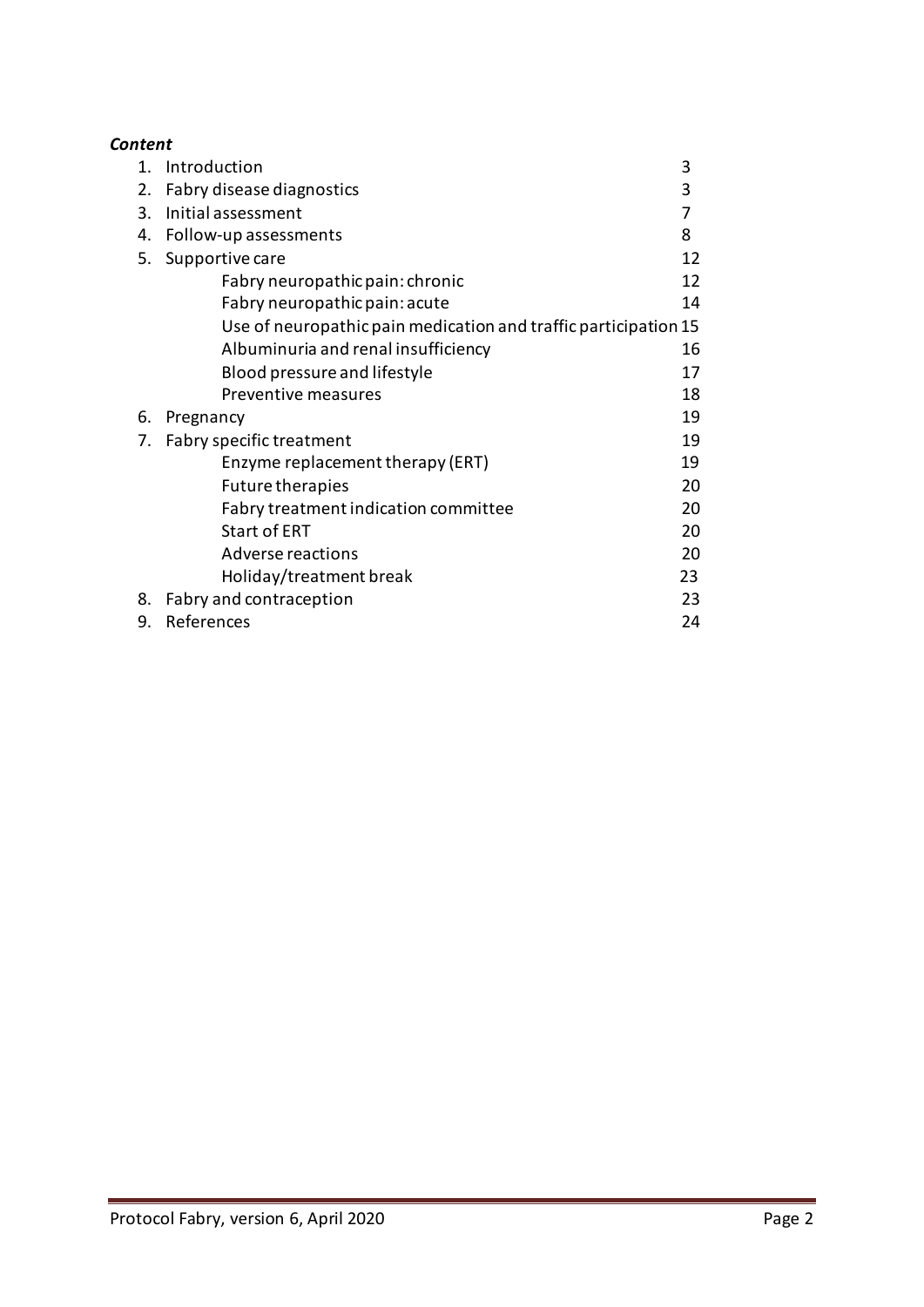## *1. Introduction*

This protocol describes the current standard of care at the AMC regarding the diagnosis, follow-up and management of Fabry disease.

## *2. Fabry disease diagnostics*

Medical History

- A detailed medical history should be performed, including an extensive family-history and pedigree (family tree). Has the patient or a family member been seen by a geneticist?
- Specific issues to be addressed in the medical history:
	- Neuropathic pain: when did it start, how it is described, chronic and/or acute, duration of acute attacks, provoking factors, use of analgesics, cold and/or heat intolerance. Is there evidence of small fiber neuropathy? (see figure  $1)^{1}$ . If not, is there an alternative explanation for the pain?
	- Reduced sweat function.
	- Hearing problems, vertigo, tinnitus
	- Has ophthalmological examination ever taken place? (and was cornea verticillata described in the report?)
	- Has dermatological examination ever taken place (and were angiokeratoma described in the report?)
	- Were kidney and/or cardiac biopsies ever performed?
	- Intoxications (smoking, marihuana/other substances, alcohol)
	- Was amiodarone/cordarone or (hydroxyl)chloroquine ever prescribed? When? For how long?

Extensive physical examination(including neurological examination) with a specific attention for the presence of angiokeratoma: solitary, clustered, localization (study lips, hand, genital and/or umbilical area)



## **Figure 1 Small fiber neuropathy**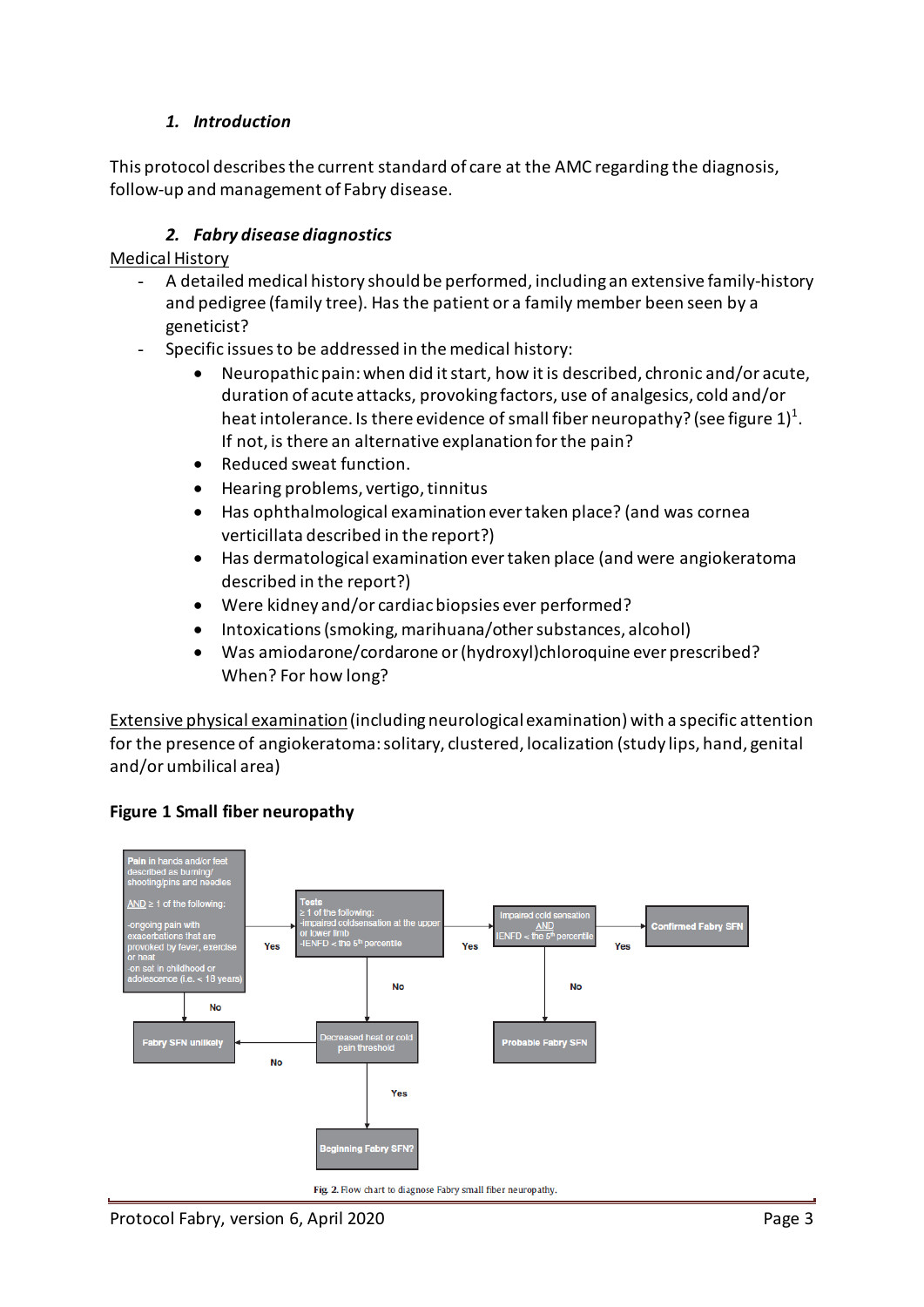#### Assessments:

Perform the following tests:

-genetic analysis (GLA gene sequencing)

-enzyme activity analysis (aGal A activity in leucocytes)

-measurement of plasma lysoGb3 concentrations.

In individual cases, for example when the clinical suspicion of Fabry disease is very low but there is a wish for confirmation, measurement of lysoGb3 only can be considered.Of importance, the sensitivity of lysoGb3 is high for classically affected patients, but may overlap with the normal range in non-classical females.<sup>2</sup> In addition, in the lower ranges, the specificity is not entirely known: in patients with Fabry-like symptoms such as heart or kidney disease, no extensive studies have as yet been performed. In other lysosomal storage disorders, which do not clinically resemble Fabry disease, lysoGb3 levels have been reported to be elevated up to the range found in non-classical females. $3$ 

## Conclusion:

Based on these examination three conclusions are possible:

1. a definitive diagnosis of Fabry disease (criteria see table 1). The diagnosis is straightforward in patients that found to have a mutation known to be associated with a certain diagnosis of Fabry disease. The Fabry Working Group Genotype Phenotype Database [\(http://fabrygenphen.com\)](http://fabrygenphen.com/) can be used to search for genotype-phenotype associations. 2. exclusion of Fabry disease as a cause of the patients'signs/symptoms

3. a possible diagnosis of Fabry disease. In some cases, a definitive diagnosis can only be made after extensive further testing, which may include investigations in family members, imaging of the heart and/or brain and/or tissue analysis (kidney, cardiac biopsies) (see figure 2)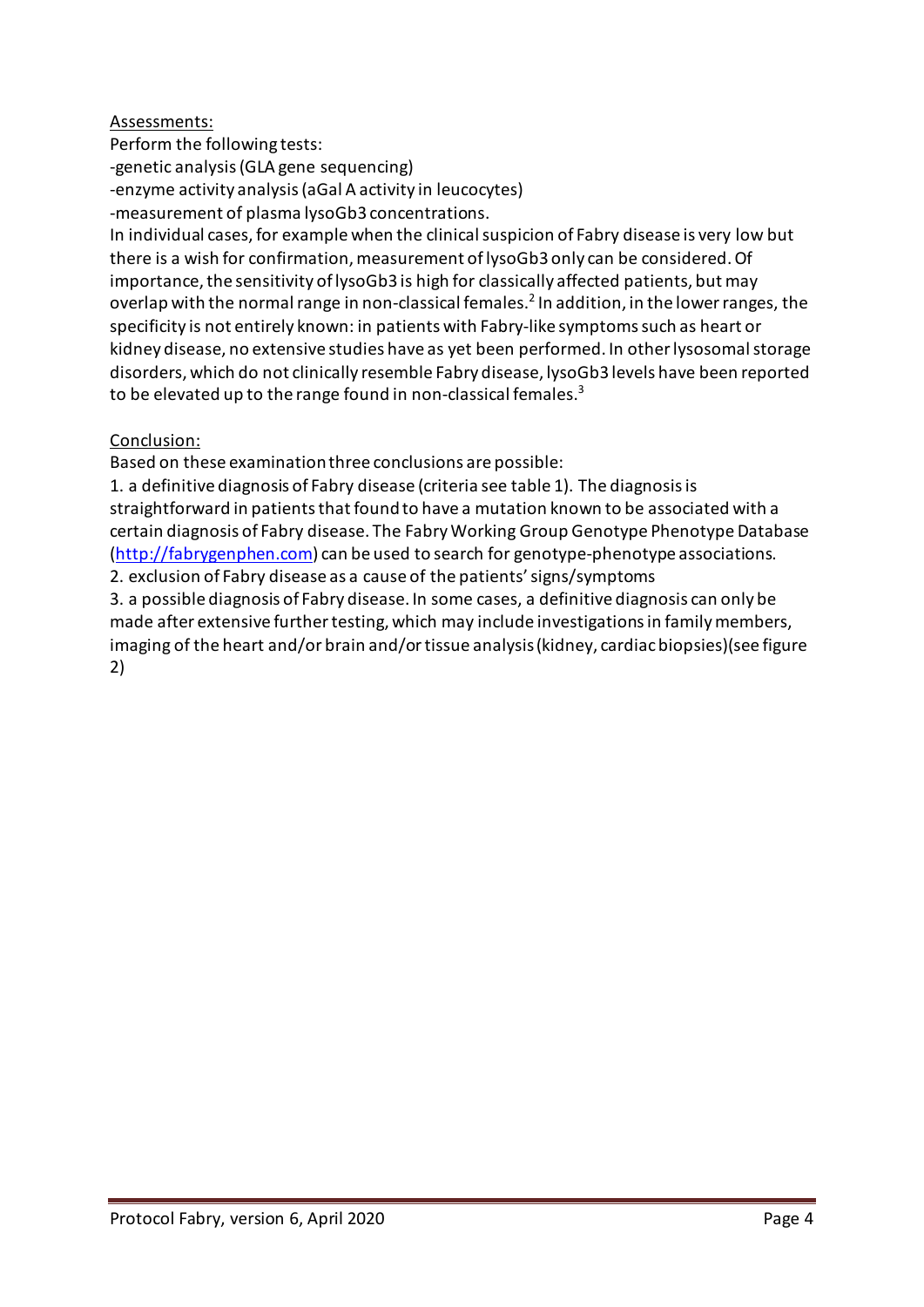| Definite diagnosis of FD                       |                                                |  |  |
|------------------------------------------------|------------------------------------------------|--|--|
| <b>Males</b>                                   | <b>Females</b>                                 |  |  |
| <b>GLA</b> mutation                            | <b>GLA mutation</b>                            |  |  |
| $\ddot{}$                                      | $\ddot{}$                                      |  |  |
| AGAL-A deficiency ≤5% of mean reference        | Normal or deficient AGAL-A in leukocytes       |  |  |
| value in leukocytes                            |                                                |  |  |
| ╉                                              | A or B or C                                    |  |  |
| A or B or C                                    |                                                |  |  |
|                                                | A                                              |  |  |
| A                                              | $\geq$ 1 characteristic FD sign/symptom (Fabry |  |  |
| $\geq$ 1 characteristic FD sign/symptom (Fabry | neuropathic pain, cornea verticillata or       |  |  |
| neuropathic pain, cornea verticillata or       | clustered angiokeratoma)                       |  |  |
| clustered angiokeratoma)                       | B                                              |  |  |
| B                                              | An increase of plasma (lyso)Gb3 (within        |  |  |
| An increase of plasma (lyso) Gb3 (within       | range of females with definite FD diagnosis)*  |  |  |
| range of males with definite FD diagnosis)*    |                                                |  |  |
|                                                | A family member with a definite FD diagnosis   |  |  |
| A family member with a definite FD diagnosis   | carrying the same GLA mutation                 |  |  |
| carrying the same GLA mutation                 |                                                |  |  |
|                                                |                                                |  |  |

## **Table 1 Criteria for a definitive diagnosis of Fabry disease**4,5,6

#### **Uncertain diagnosis of FD in subjects with a non-specific FD sign**

#### **Males/Females**

All patients with a non-specific FD sign, such as LVH (MWTd >12 mm), who do not fulfil the criteria for a definite diagnosis of FD and who have a GLA GVUS For further characterization of these patients see figure 2 \*Plasma lysoGb3 ranges: male patient with classical FD: 45-150, female patients with

classical FD: 1.5-41.5, male patients with non-classical FD: 1.3-35.7, female patients with non-classical FD: 0.5-2.0 nmol/L (normal values for plasma lysoGb3: ≤0.6 nmol/L)<sup>2</sup>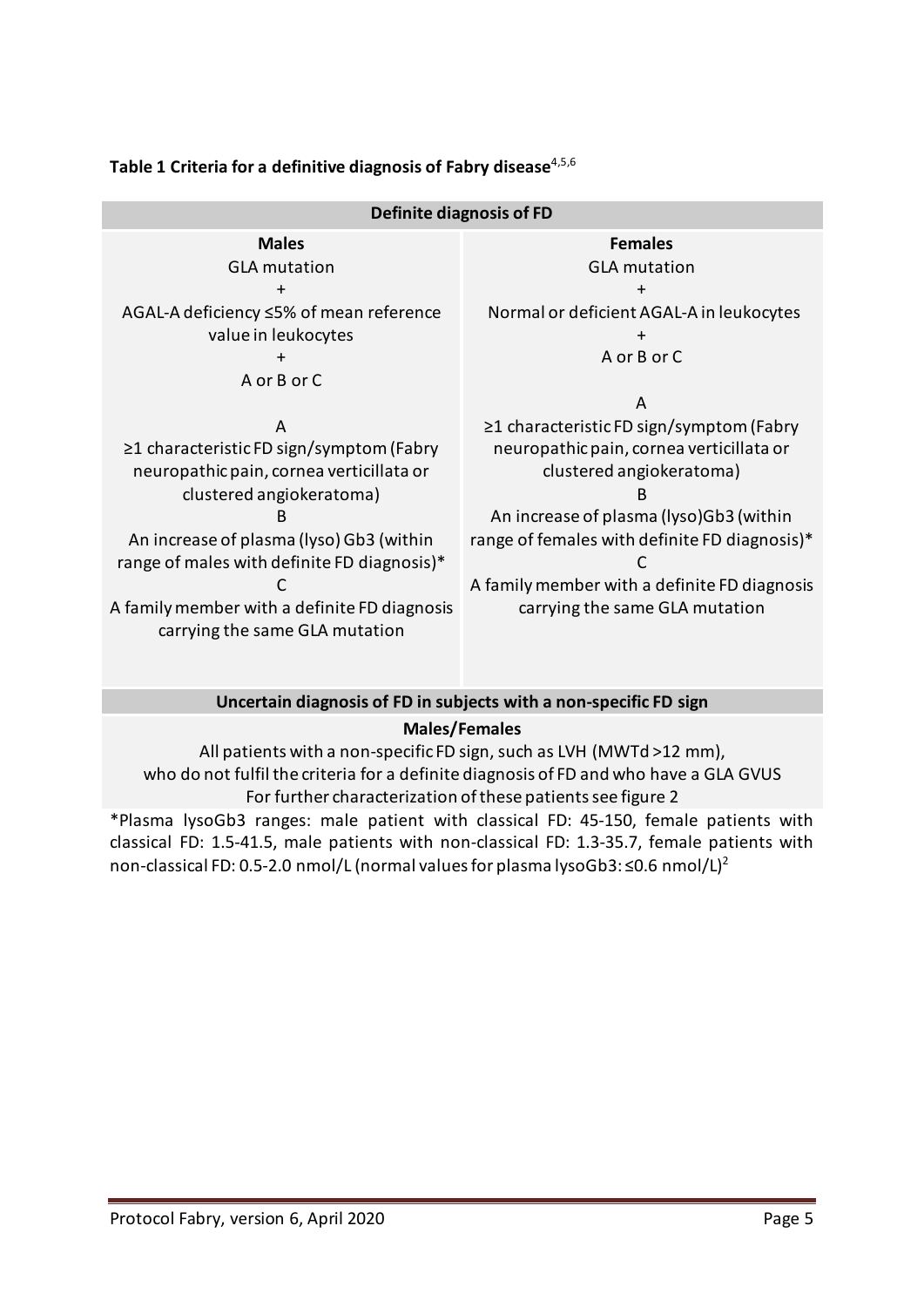



\* Plasma lysoGb3 ranges: male patient with classical FD: 45-150, female patients with classical FD: 1.5-41.5, male patients with non-classical FD: 1.3-35.7, female patients with non-classical FD: 0.5-2.0 nmol/L (normal values for plasma lysoGb3: ≤0.6 nmol/L)<sup>2</sup>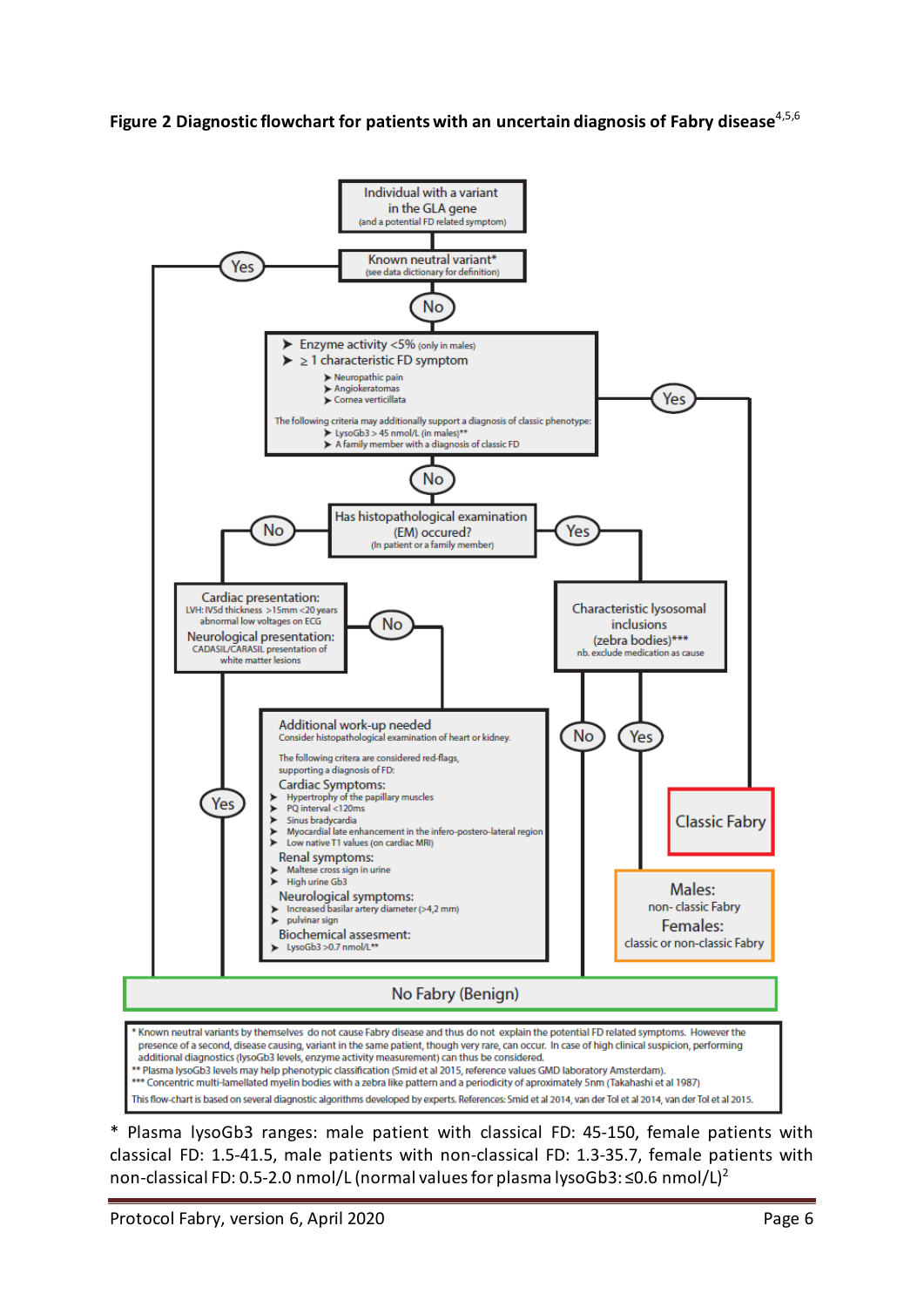## *3. Initial assessments*

Initial assessments in patients with a definitive diagnosis of FD (Confirmed diagnosis, evaluation at the outpatient clinic)

| Table 2 Initial assessments in patients with a definitive diagnosis of FD<br><b>Informed consent</b>                                                                                                                                                                                                                                                                                                                                                                                                                                                                                                                                                                                                             |
|------------------------------------------------------------------------------------------------------------------------------------------------------------------------------------------------------------------------------------------------------------------------------------------------------------------------------------------------------------------------------------------------------------------------------------------------------------------------------------------------------------------------------------------------------------------------------------------------------------------------------------------------------------------------------------------------------------------|
| Consent<br>AMC lysosomal disease biobank<br>Consent for all medical correspondence to be collected                                                                                                                                                                                                                                                                                                                                                                                                                                                                                                                                                                                                               |
| <b>Clinical chemistry</b><br>Creatinine, glucose, sodium, potassium, cholesterol (total, LDL and HDL),<br>triglycerides, NT-proBNP, troponin T, TSH, hemoglobin, MCV, leukocytes,<br>thrombocytes, ferritine, ALAT, ASAT, AF, gGT (and plasma albumin in case<br>of proteinuria)                                                                                                                                                                                                                                                                                                                                                                                                                                 |
| If eGFR<45: calcium, phosphate, albumin, PTH, 25-OH-vit D, bicarbonate                                                                                                                                                                                                                                                                                                                                                                                                                                                                                                                                                                                                                                           |
| 24-hr urine: creatinine, sodium, albumin, protein                                                                                                                                                                                                                                                                                                                                                                                                                                                                                                                                                                                                                                                                |
| <b>Metabolic markers/Biobank</b><br>DNA (for the biobank)<br>Urine Gb3<br>Plasma LysoGb3<br>Plasma Gb3<br>Antibodies against recombinant enzyme<br>Fibroblasts (skin biopsy)                                                                                                                                                                                                                                                                                                                                                                                                                                                                                                                                     |
| Additional investigations/procedures<br>Referral to ophthalmologist to assess cornea verticillata (does not<br>have to performed in patients with non-classical disease with a<br>known familial mutation)<br>Renal ultrasound (length of both kidneys, cysts, renal cell<br>carcinoma?)<br>ECG<br>MRI heart, T1 mapping (if eGFR<15 consider necessity vs risk) <sup>7</sup><br>Echocardiography: in addition to routine parameters: assessment<br>of aortic root diameter, LV mass, septal e', lateral e', E/e', TR<br>velocity, PASP en GLS, LAVI, IVSd, PWd and LVEDD.<br>MRI brain (white matter abnormalities? (stable or progression?)<br>Pulvinar sign? Presence of a (lacunar) infarction? Microbleeds? |

- Fazekas score)
- Audiometry
- Measured GFR (at start of treatment, in all male patients with classical FD, in other patients only if eGFR may not reflect true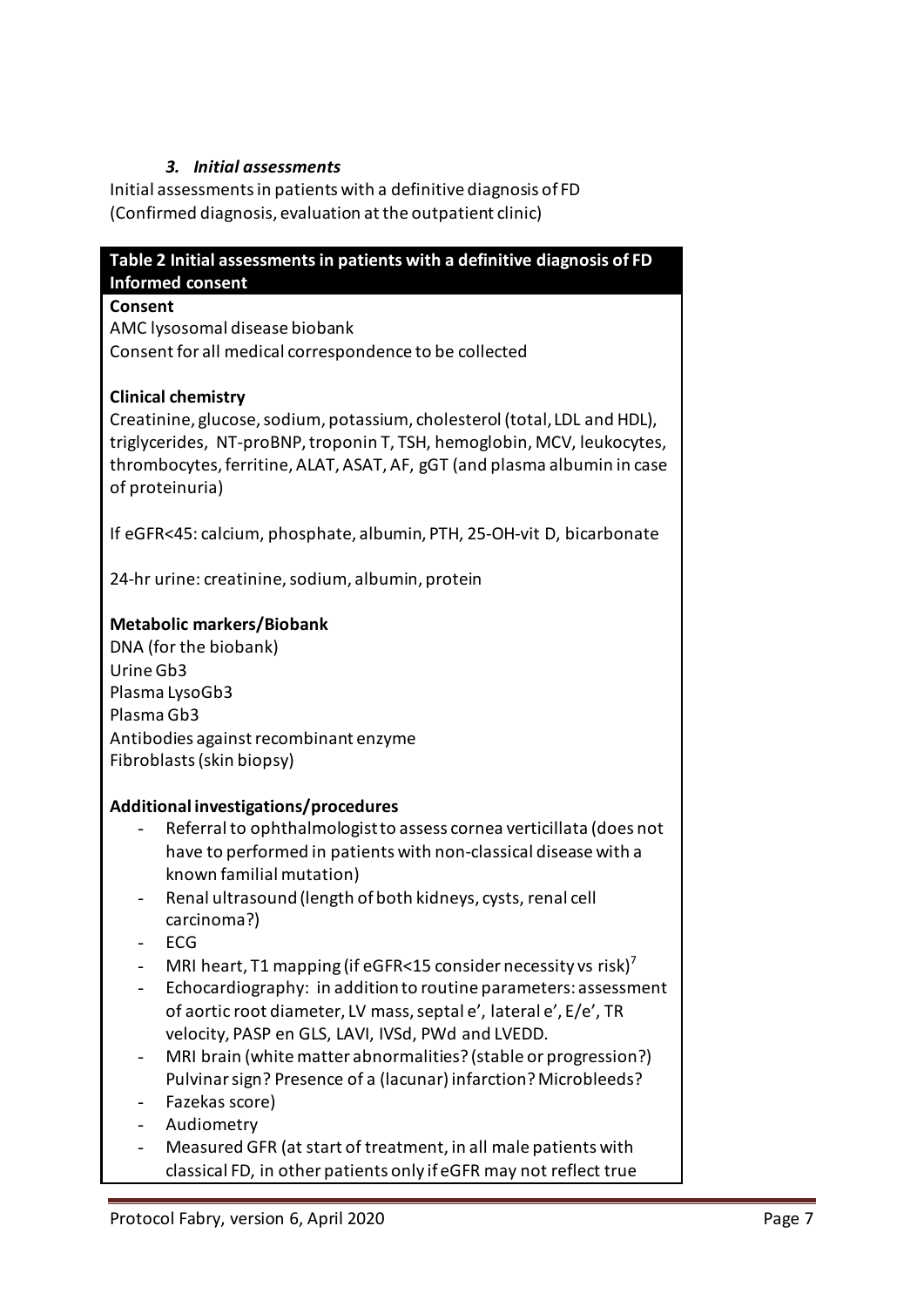kidney function)

Discuss family screening and refer patients to clinical geneticist (family members that are obligate mutation carriers can directly be referred to the metabolic specialist)

#### **Questionnaires(electronically)**

FS36, BPI, CESD

## *4. Follow-up assessments*

Listed below are the minimal investigations required. Depending on findings at the outpatient clinic visit, additional examinations may need to be added.

Follow up schedule after starting ERT or switch to a different form of ERT (all patients):

- Outpatient visit at 3 months(after start only, not after switch), 6 months, 12 months, 18 months and 24 months and yearly thereafter
- Full laboratory examinations(see table 3) and ECG every year
- Laboratory examinations at intermittent visits: plasma lysoGb3, antibodies against recombinant enzyme (see table 4) and Biobank samples, creatinine (if eGFR<45: calcium, phosphate, albumin, bicarbonate, PTH), if on Carbamazepine: ALAT, ASAT, AF, gGT, hemoglobin, MCV, leukocytes, thrombocytes, if cardiac involvement NTproBNP, troponin T.
- MRI brain: at 24 months after start of treatment, frequency after 24 months of treatment see table 5
- MRI heart: at 12 and 24 months after start of treatment, frequency after 24 months of treatment see table 6
- Echocardiography: at 12 and 24 months after start of treatment, frequency after 24 monthssee table 7
- Questionnaires: FS36, BPI, CESD (every visit)

#### Follow-up schedule for untreated patients:

Men with classical Fabry disease

- Outpatient visits: once yearly
- Laboratory examinations(see table 3 and 4) and ECG at every visit
- MRI brain: frequency see table 5
- MRI heart: frequency see table 6
- Echocardiography: frequency see table 7
- Audiometry: in case of complaints of hearing loss
- Questionnaires: FS36, BPI, CESD (every visit)

Women with classical Fabry disease and men with non-classical Fabry disease

- Outpatient visits: once every other year up to age 30, every year after age 30
- Laboratory examinations(see table 3 and 4) and ECG at every visit
- MRI brain: frequency see table 5
- MRI heart: frequency see table 6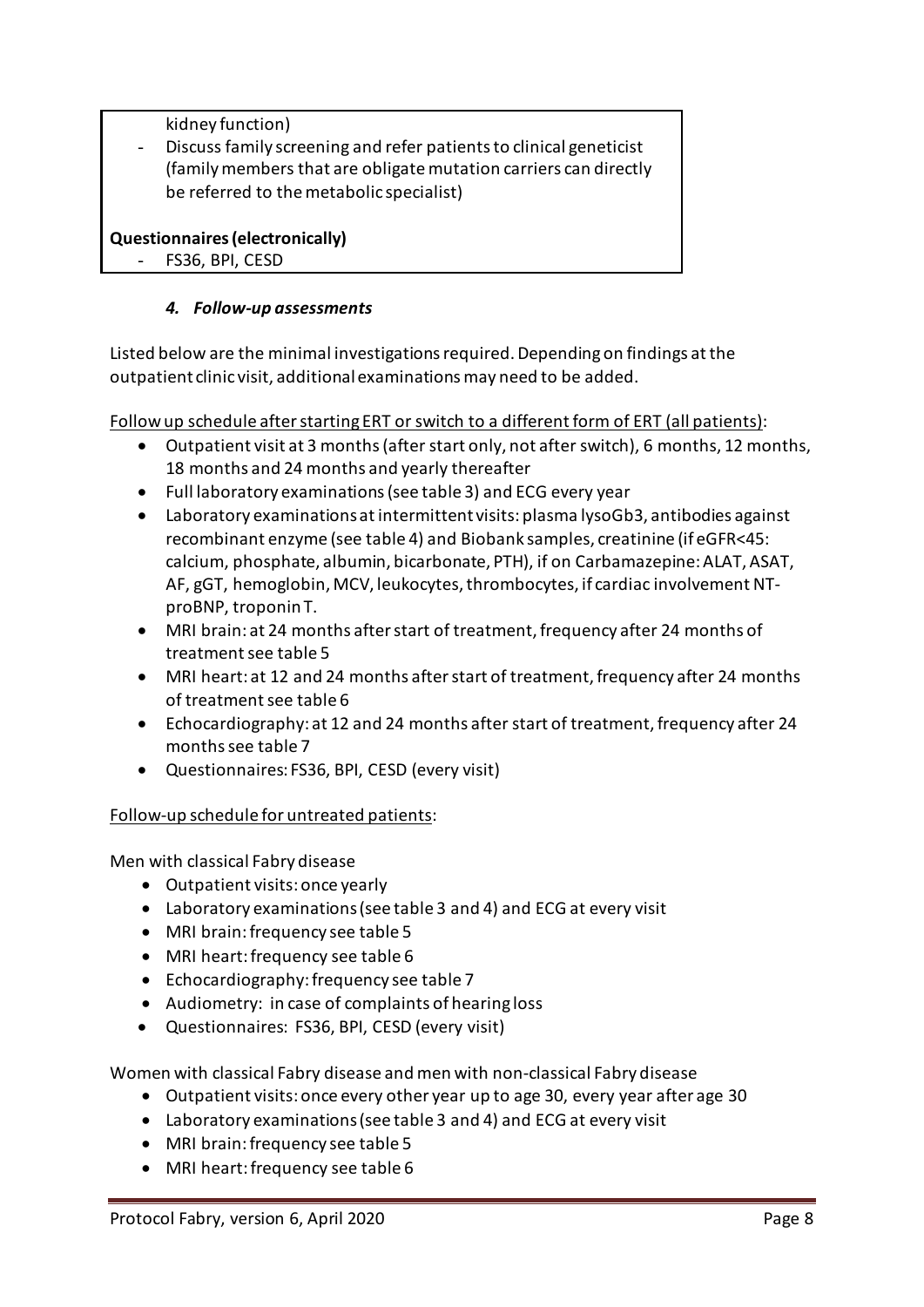- Echocardiography: frequency see table 7
- Audiometry: in case of complaints of hearing loss
- Questionnaires: FS36, BPI, CESD (every visit)

Women with non-classical Fabry disease

- Outpatient visits: up to age 30: no outpatient visits, after the age of 30 every 5 year
- Laboratory examinations (see table 3 and 4) at every visit
- MRI brain: frequency see table 5
- MRI heart: frequency see table 6
- Echocardiography: frequency see table 7
- Questionnaires: FS36, BPI, CESD (every visit)

#### Referrals

Patients with significant cardiac involvement should be referred to a cardiologist for followup and treatment. In a separate protocol the recommended cardiac follow-up is outlined.

Patients who are, based on medical history and brain imaging findings, suspected of having cognitive impairment should be referred for full neuropsychological testing. Patients that score ≥16 on the CESD should be offered depression diagnostics. Patients with severe pain (high scores on the BPI) should, if the pain is not Fabry related, be offered referral for diagnostics into the cause of their complaints and subsequent treatment. Neuropathic Fabry related pain should be treated as outlined in paragraph 5.

| Table 3 Laboratory examinations at follow-up outpatient visits                                       |  |  |
|------------------------------------------------------------------------------------------------------|--|--|
| <b>Clinical chemistry:</b>                                                                           |  |  |
| Creatinine, potassium, sodium, NT-proBNP, troponin T, (and plasma<br>albumin in case of proteinuria) |  |  |
| If eGFR<45: calcium, phosphate, albumin, PTH, 25-OH-vit D, bicarbonate,<br>Hb, MCV                   |  |  |
| If on Carbamazepine: ALAT, ASAT, AF, gGT, hemoglobin, MCV, leukocytes,<br>thrombocytes               |  |  |
| 24-hr urine: creatinine, sodium, albumin, protein.                                                   |  |  |
| <b>Metabolic markers/Biobank:</b>                                                                    |  |  |
| Plasma LysoGb3                                                                                       |  |  |

| Table 4 Measurements of anti-drug antibodies against recombinant enzyme |                              |                         |  |
|-------------------------------------------------------------------------|------------------------------|-------------------------|--|
|                                                                         | Male patients with classical | All other Fabry patient |  |
|                                                                         | Fabry disease                | groups                  |  |
| Before start therapy                                                    | Yes                          | Yes                     |  |

Antibodies against recombinant enzyme (inhibitory titer): see table 4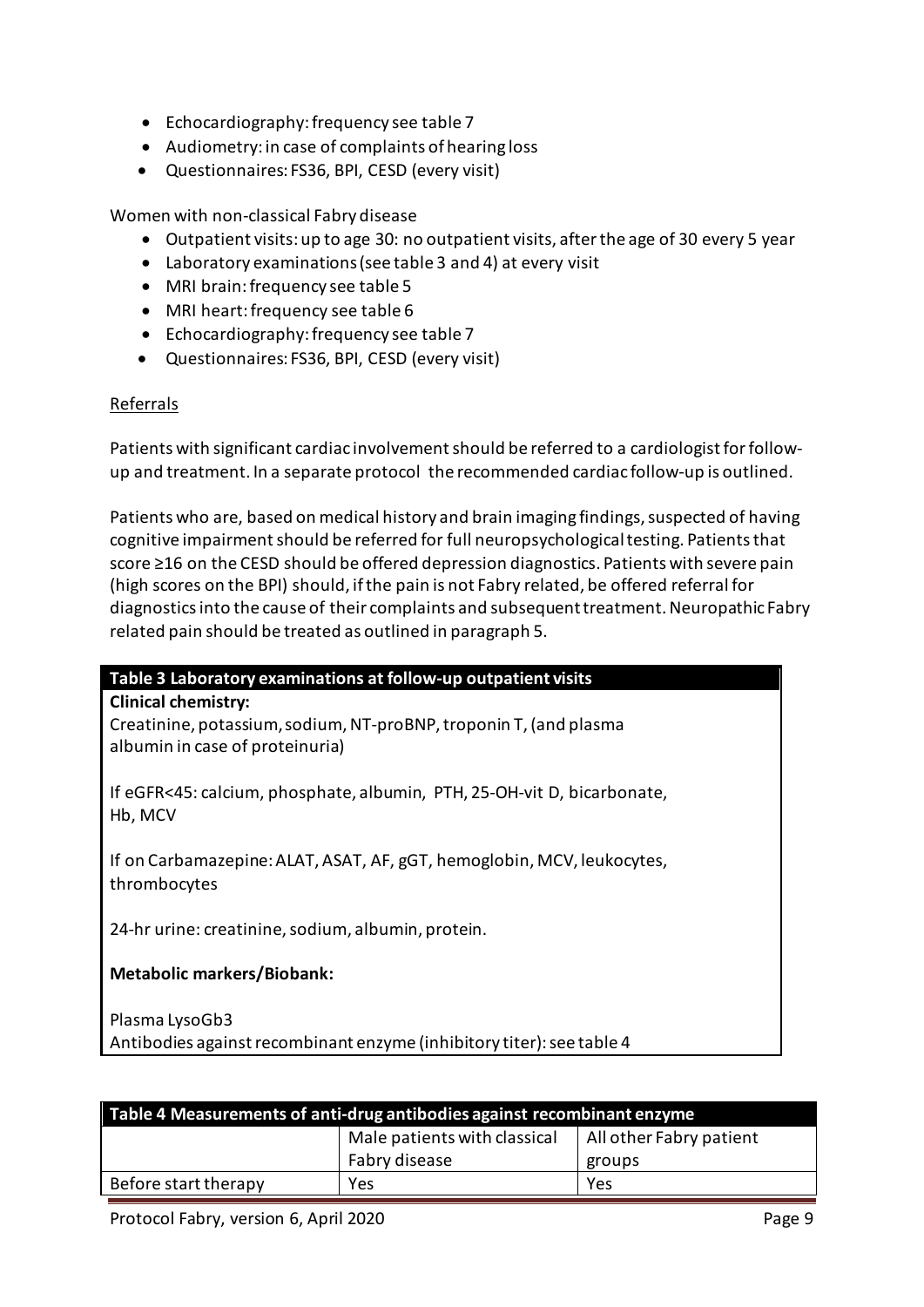| 3 months treatment         | Yes                          | No   |
|----------------------------|------------------------------|------|
| 6 months treatment         | Yes                          | No.  |
| 1 years treatment          | Yes                          | Yes  |
| 2 years treatment          | Yes                          | No.  |
| 3,5,7,9,11 years treatment | Only if ADA positive earlier | No   |
| 6 months after switch      | Yes <sup>*</sup>             | Yes* |

\*Continue biyearly measurements if ADA positive

| <b>Table 5 Frequency MRI brain</b>                                                                                                                                                                                                                 |              |                       |
|----------------------------------------------------------------------------------------------------------------------------------------------------------------------------------------------------------------------------------------------------|--------------|-----------------------|
| Sex, phenotype                                                                                                                                                                                                                                     | Age in years | Scan frequency, every |
| Men, classical                                                                                                                                                                                                                                     | < 10         | No scans              |
|                                                                                                                                                                                                                                                    | $10 - 20$    | 5 years               |
|                                                                                                                                                                                                                                                    | $20 - 30$    | 3 years               |
|                                                                                                                                                                                                                                                    | $\geq 30$    | 2 years               |
| Men, non-classical                                                                                                                                                                                                                                 | $30$         | No scans              |
|                                                                                                                                                                                                                                                    | $\geq 30$    | 4 years               |
| Women, classical                                                                                                                                                                                                                                   | $30$         | No scans              |
|                                                                                                                                                                                                                                                    | >30          | 4 years               |
| Women, non-classical                                                                                                                                                                                                                               | <40          | No scans              |
|                                                                                                                                                                                                                                                    | $\geq 40$    | 5 years               |
| At FD diagnosis (if diagnosis in                                                                                                                                                                                                                   |              | Once                  |
| adulthood)                                                                                                                                                                                                                                         |              |                       |
| <b>Before start ERT</b>                                                                                                                                                                                                                            |              | Once                  |
| $ERT = enzyme replacement$ therapy, FD = Fabry disease, WMLs = white matter<br>lesions. In individual patients the scan interval can be shortened, e.g. in case of<br>(progressive) cognitive complaints, suspicion of CVA or treatment decisions. |              |                       |

| Table 6 Frequency MRI of the heart |              |                       |  |
|------------------------------------|--------------|-----------------------|--|
| Sex, phenotype                     | Age in years | Scan frequency, every |  |
| Men, classical                     | $20$         | No scans              |  |
|                                    | $>20$        | 2 years               |  |
| Men, non-classical                 | $20$         | No scans              |  |
|                                    | $>20$        | 2 years               |  |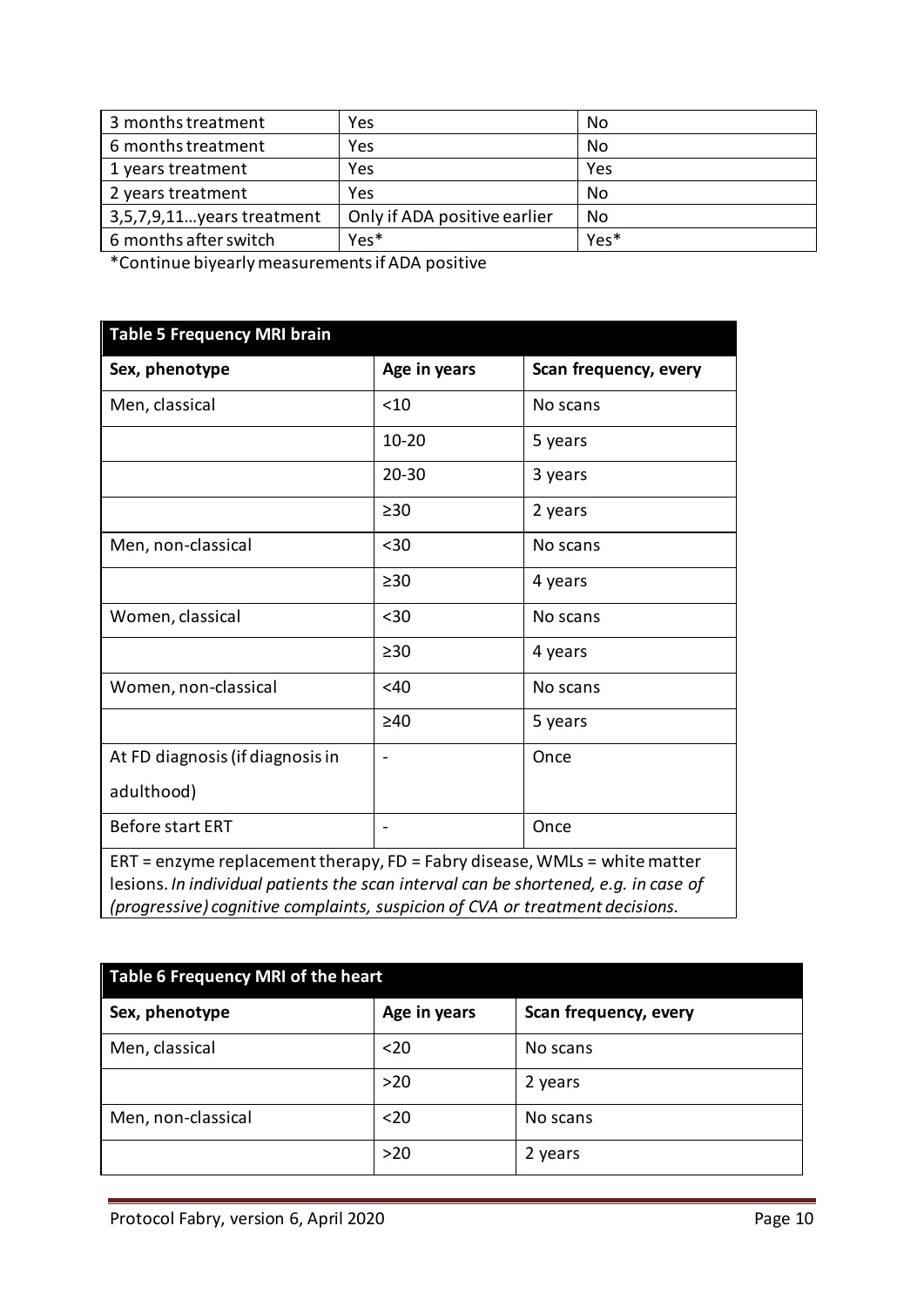| Women, classical                 | $20$                     | No scans |
|----------------------------------|--------------------------|----------|
|                                  | $>20$                    | 2 years  |
| Women, non-classical             | <40                      | No scans |
|                                  | $\geq 40$                | 5 years  |
| At FD diagnosis (if diagnosis in | $\overline{\phantom{a}}$ | Once     |
| adulthood)                       |                          |          |
| Before start ERT                 | $\overline{\phantom{a}}$ | Once     |

ERT = enzyme replacement therapy, FD = Fabry disease. *In individual patients there can be an indication to shorten the scan interval, for example: newly detected myocardial fibrosis (needs to be confirmed on a second scan), complaints compatible with cardiac dysfunction, a likely diagnosis of heart failure (with preserved ejection fraction), hospital admittance because of heart failure etc.*

| Table 7 Frequency echocardiography |                          |                                   |  |
|------------------------------------|--------------------------|-----------------------------------|--|
| Sex, phenotype                     | Age in years             | Echocardiography frequency, every |  |
| Men, classical                     | >10                      | 2 years                           |  |
| Men, non-classical                 | $20$                     | No echo                           |  |
|                                    | $\geq$ 20                | 2 years                           |  |
| Women, classical                   | $20$                     | No echo                           |  |
|                                    | $\geq$ 20                | 2 years                           |  |
| Women, non-classical               | <40                      | No echo                           |  |
|                                    | $\geq 40$                | 5 years                           |  |
| <b>Specific indications</b>        |                          |                                   |  |
| At FD diagnosis                    | $\overline{\phantom{0}}$ | Once                              |  |
| <b>Before start ERT</b>            | -                        | Once                              |  |

ERT = enzyme replacement therapy, FD = Fabry disease. *In individual patients there can be an indication to shorten the echo interval, for example: complaints compatible with cardiac dysfunction, a likely diagnosis of heart failure (with preserved ejection fraction), hospital admittance because of heart failure etc.*

#### *5. Supportive care*

Supportive care is of importance for quality of life (e.g. pain management) and prevention of organ complications (e.g. reduction of proteinuria). Maximum supportive care should be given to each FD patient.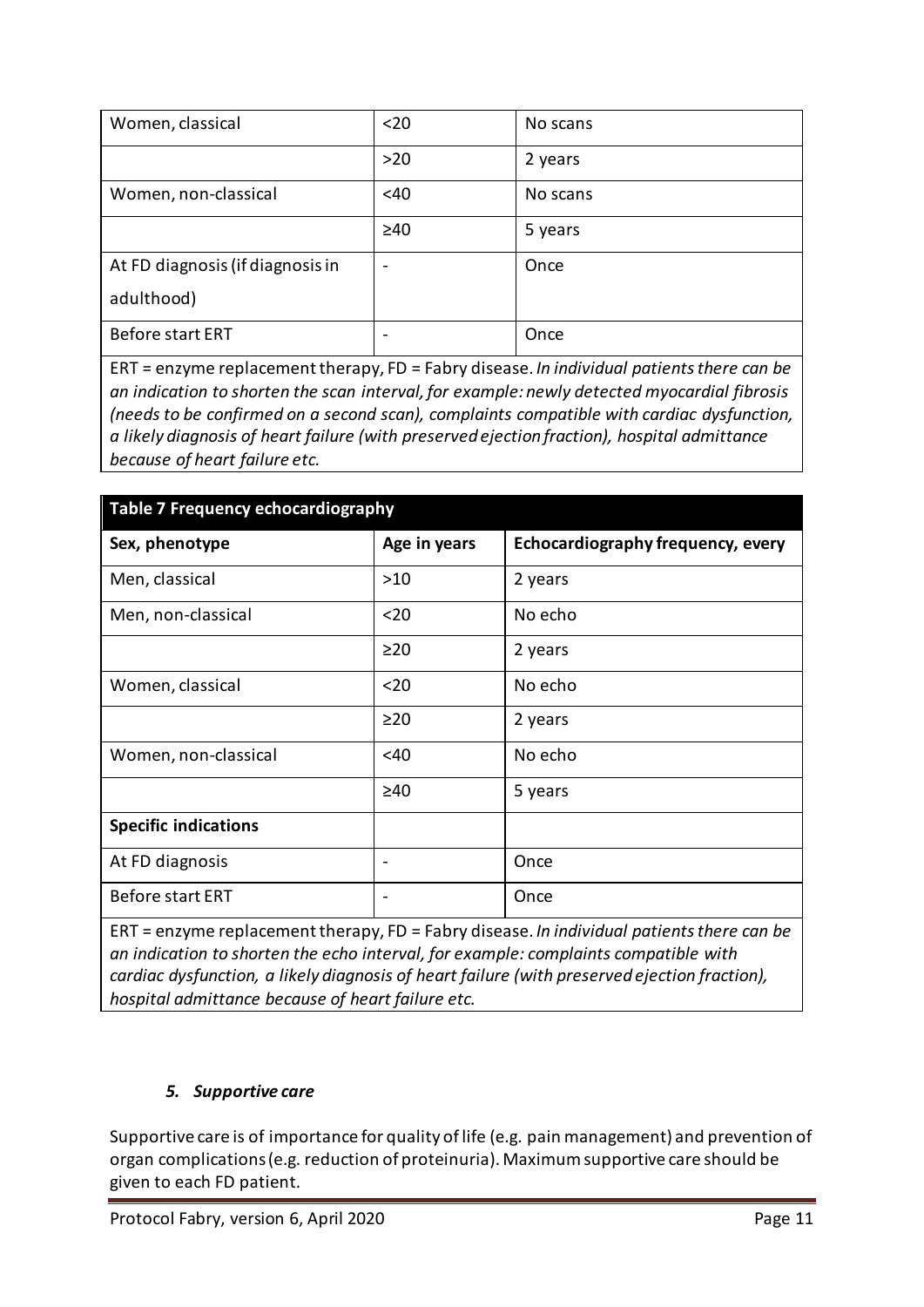## Fabry neuropathic pain (acroparesthesia)- chronic

All individuals with pain in hands and/or feet who fulfill the criteria for small fiber neuropathy as reported by Biegstraaten et al<sup>1</sup> should receive specific pain management. No detailed clinical studies have been performed on which drug works best in Fabry disease.<sup>8</sup> Carbamazepine is the most widely used drug for the management of acroparesthesia.

#### Management of chronic acroparesthesia

#### First choice: Carbamazepine

Start with 100 mg 2 times daily, increase if necessary in steps of 50 mg per dose (first increase 150 mg 2 times daily). Median effective dose appears to be 200 mg 3-4 times daily. Maximum dose: 1200 – 1600 mg per day.

Warnings and precautions when prescribing Carbamazepine for acroparesthesia (source Farmacotherapeutisch kompas, check for all warnings and interactions): -Carbamazepine can alter alertness, for advice regarding traffic participation see below -Carbamazepine reducesthe effectiveness of oral contraceptives. Since Carbamazepine is teratogenic, it cannot be used in pregnancy. For advice on contraception see section 7). -do not prescribe to patients with an atrioventricular block (without a pacemaker) -liver biochemistry abnormalities can occur, discuss moderation of alcohol intake and

perform liver biochemistry assessments and stop treatment if signs of hepatitis occur -persistent leukopenia and thrombocytopenia can occur, perform blood count assessments -carbamazepine causes cytochrome induction, check for interactions with other drugs (eg simvastatin, fluoxetin).When concomitant use ofimmunomodulatory drugs (post organ transplant), discuss this with pharmacist.

-because of the risk of an acute life-threatening skin reaction, especially in the first months of treatment, there should be awareness for skin symptoms (rash with blister or mucous membrane lesions, discontinue Carbamazepine if this occurs). The risk of Stevens-Johnsons syndrome or toxic epidermal necrolysisis 1-6 per 10.000 users in the Caucasian population, 1-6:1000 in the patients of Han-Chinese or Thai descent. Check the latter patients for HLA-B\*1502 (and consider it in other Asian patients, for risk of carriership see

Farmacotherapeutisch kompas) and do not prescribe Carbamazepine if positive.

-Carbamazepine can increase ADH levels, check sodium levelsin patient that are treated with sodium lowering medication (diuretics) and in older patients, after 2 weeks, during the first 3 months of Carbamazepine treatment and on indication thereafter.

-in case of concomitant hypothyroidism, extra assessment of thyroid hormone levels are necessary since Carbamazepine increases the elimination of thyroid hormone.

-patients with elevated intra-ocular pressure require more stringent evaluation of ocular pressure because of the slight anti-cholinergic effect of carbamazepine .

-reconsider carbamazepine use in the elderly, especially in patients with heart failure. Since acroparesthesia often decrease as patients get older, phasing out of Carbamazepine should be considered in patients that are over 40 and have been symptom free for many years.

Second choice: Amitriptylin. Start with 25 mg at bedtime, if >75 years of age or if the patient is fragile start with 10 mg. If unsatisfactory, increase the dose after 1 week by 10-25 mg every 3-7 days, up to a maximum of 150 mg. If daily dose>75 mg, split in two dosages (e.g.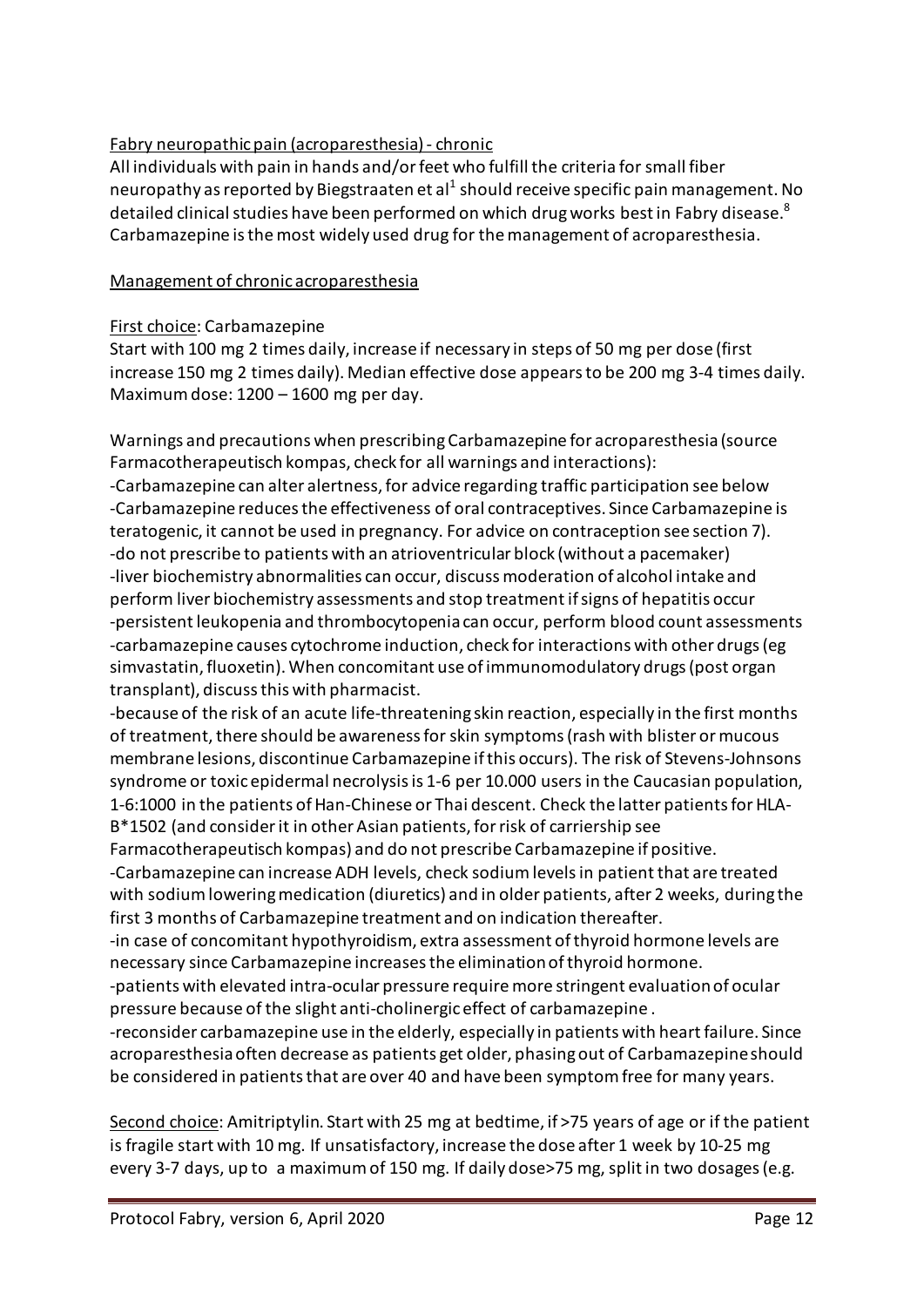50 mg two times daily). Median effective dose: 75 mg, analgesic effect is generally reached after 2-4 weeks of treatment.

Relevant warnings and precautions when prescribing Amitriptylin for acroparesthesia (source Farmacotherapeutisch kompas, check for all warnings and interactions): -do not prescribe in patients with a recent myocardial infarction, arrhythmias, severe conduction disturbances, coronary insufficiency or severe liver function disturbances. -Amitriptylin can affect alertness, for advice regarding traffic participation see below -do not prescribe in combinations with drug that alter CYP2D6 activity. CYP-inducers can lower Amitriptylinconcentrations and thus effectiveness.

-check full blood count if fever and a sore throat occur within the first 10 weeks of treatment.

-carefully consider use of Amitriptylin in patients with cardiac or vascular conditions (for other conditions in which use of Amitryptylin should be prescribed with care see Farmacotherapeutisch kompas).

-Amitriptylin can cause cardiovascular side effects: arrhythmias (among which QT elongation), hypotension (especially in the context of cardiac disorders). Obtain an ECG prior to treatment initiation, do not prescribe in a patient with (risk of) prolonged QT time. Do not prescribe if risk factors for arrhythmias are present (for details see Farmacotherapeutisch kompas).

-acute glaucoma can occur during use of Amitryptylin in patients with rare ocular conditions (e.g. a shallow anterior chamber of the eye).

-elderly patients are more sensitive to cardiovascular side effects, hypotension and anticholinergic side effects.

-acute discontinuation can cause withdrawal symptoms, Amitriptylin needs to be phased out.

Third choice: If carbamazepine is notsuccessful in amelioration of pain,Gabapentin or Pregabalin can be tried. Since pharmacokinetics of Gabapentin are nonlinear, dosing requires careful titration. Pregabalin has pharmacokinetic advantages to gabapentin as it has linear pharmacokinetics. Consequently, dosing is more straightforward and requires only a twice daily administration. The effectiveness and tolerability of Pregabalin seemsto be similar to Gabapentin. Both drugs are fairly well tolerated. Dose-dependent dizziness and sedation can be reduced by starting with lower dosages and dose titration (for advice regarding traffic participation see below). Although Pregabalin and Gabapentin are widely prescribed and reported to be effective for neuropathic pain in general, little is known about their effect in FD neuropathy.<sup>8</sup>

Gabapentin: Start at 900 mg or 1200 mg/day, increase dose as follows: day 1: 1dd 300 mg or 400 mg, dag 2: 2dd 300 mg or 400 mg; day 3: 3dd 300 mg or 400 mg. Max dose is 3600 mg/day in equal dosages (for further dose escalation see Farmacotherapeutisch kompas). Adjust dosage to kidney function.

Pregabalin: Start at 50 mg 3 times daily or 75 mg twice daily if tolerated. Increase to 300 mg/day after 3-7 days, then by 150 mg/day every 3-7 days if tolerated. Max dose is 600 mg/day in equal dosages. Adjust dosage to kidney function.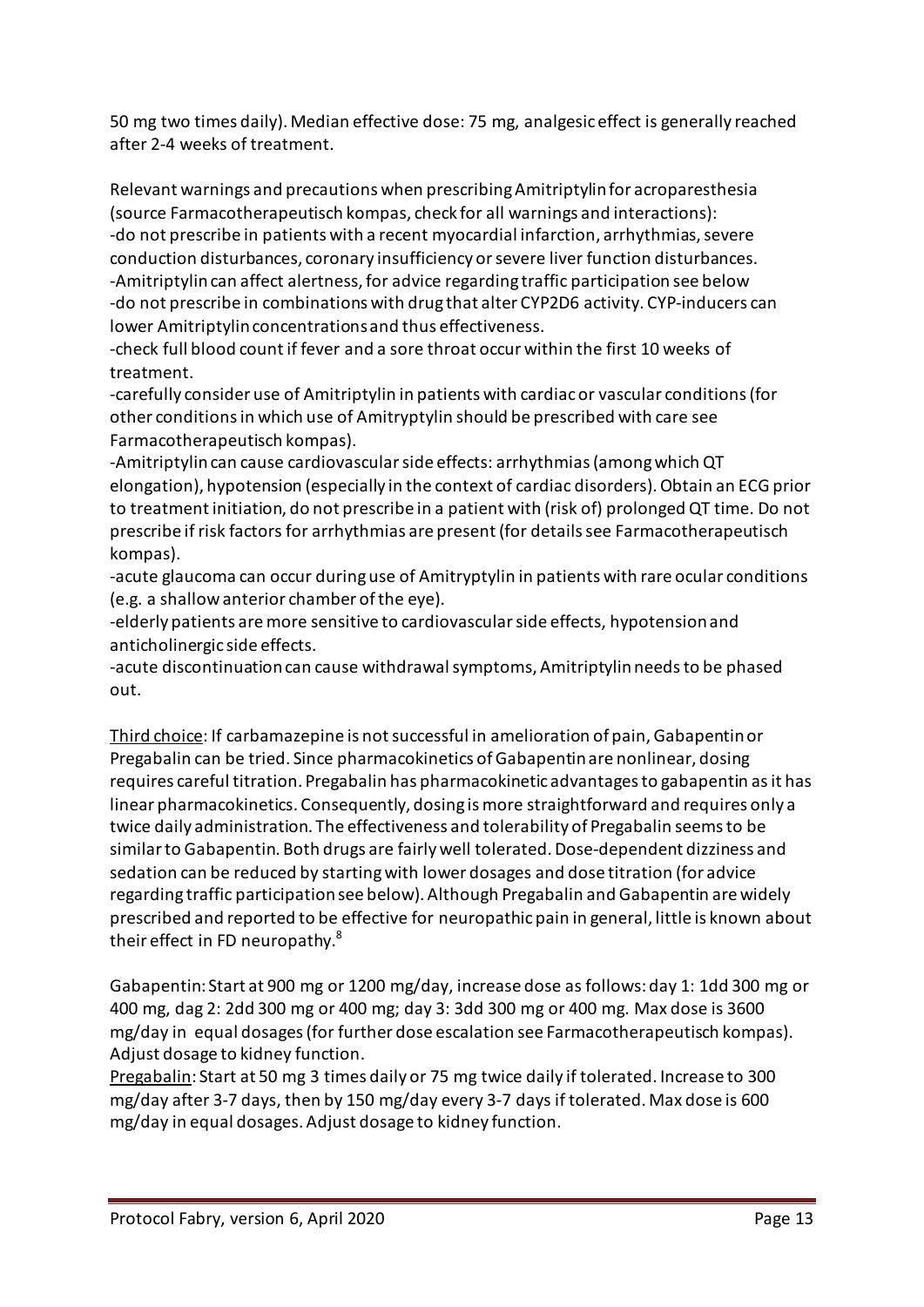Relevant warnings and precautions when prescribing Gabapentinfor acroparesthesia (source Farmacotherapeutisch kompas, check for all warnings and interactions): -Gabapentin can alter alertness, for advice regarding traffic participation see below. -in case of early signs of hypersensitivity (e.g. fever), investigate whether DRESS (Drug Rash with Eosinophilia and Systemic Symptoms) occurs and discontinue Gabapentin use. -patients should be checked for suicidal thoughts/behavior during treatment. -if pancreatitis occurs consider discontinuation of Gabapentin.

-in the elderly and patients with renal, neurological or breathing/airway conditions, risk of respiratory depression seems increased and lowering of the dose may need to be lowered. -cases of misuse and dependence of Gabapentin have been reported, be careful in patients with a history of substance abuse.

If these options do not result in satisfactory pain reduction, refer the patient to a pain specialist, providing information on Fabry related acropresthesia. Chronic NSAID use should be carefully considered and is contra-indicated in most Fabry patients given the negative effects on renal and cardiovascular function.

#### Acute Fabry-related neuropathicpain (acute acroparesthesia)

Acute Fabry neuropathicpain may occur during fever, following exercise, during hot weather or extreme stress. Patients are advised to use paracetamol 3-4 dd 1000 mg (depending on weight) during fever (to reduce body temperature/fever), even if it does not reduce pain. Temporary use of or increase of carbamazepine dose has been reported by several patients to have a good effect, even on the acute pain (anecdotal evidence). Episodes can be difficult to treat. The following scheme can be applied, though patients may respond differently to different drugs.

# **Table 9 Treatment of acute Fabry related neuropathic pain (acute acroparesthesia)**

#### **Step 1:**

Paracetamol 1000 mg three times daily (every 8 hr) Increase Carbamazepine dose if already on Carbamazepine but not on maximal dose

#### **Step 2:**

Patient or treating physician should consult Fabry specialist at the AMC via 020 566 6967, (internist for inborn errors of metabolism on call).

If not on Carbamazepine: start Carbamazepine 3 dd 100 mg (every 8 hr), increase dose if necessary\*

AND

Add Oxycodon 5 mg every 4–6 hours, increase dose till pain control is achieved. (Paracetamol to be continued 1000 mg tid)

Assess Pain score every 8 hours. Aim for maximum pain score of 5 or lower.

**Step 3**

Refer pain specialist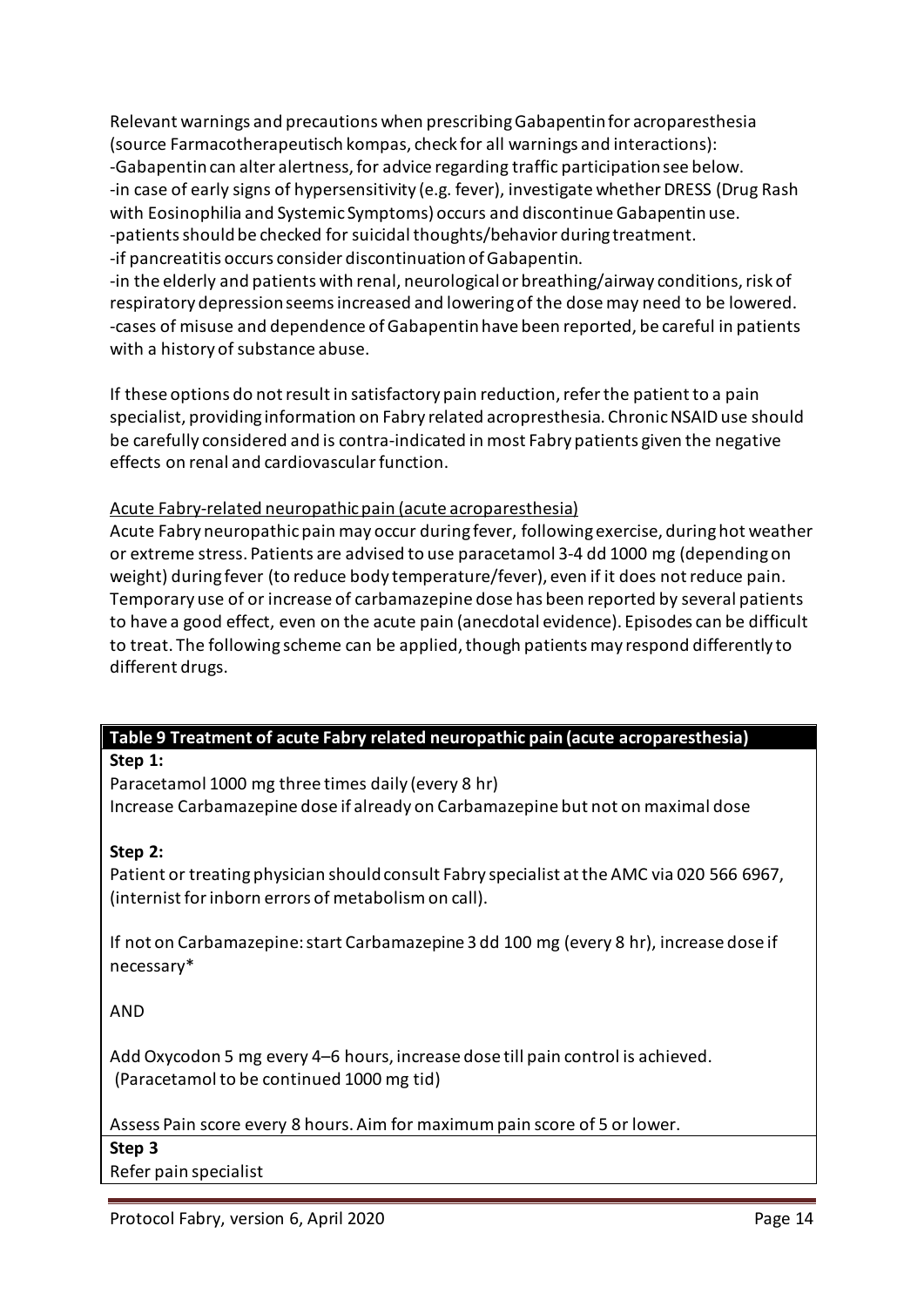\*Consider adding an NSAID for short term use if the patients does not have moderate to severe renal/cardiac disease

## Use of neuropathic pain medication and traffic participation

- Carbamazepine: category 2: Slight to moderate influence on driving capacity, comparable with a blood alcohol concentration of 0,5 tot 0,8 g/l (0,5–0,8‰). Advice: Dose up to 200 mg 3 times daily: do not drive the first week after start. If dose is higher than 200 mg 3 times daily: do not drive during the first year of treatment.
- Pregabalin and Gabapentin: category 2: Slight to moderate influence on driving capacity, comparable with a blood alcohol concentration of 0,5 tot 0,8 g/l (0,5– 0,8‰).

Advice: Do not drive the first week after start.

• Amitriptylin: category 3: severe or potential severe influence on driving capacity, comparable to a blood alcohol concentration of >0,8 g/l (>0,8‰). Advice: Maximum dose of 75 mg/daily: do not drive the first week. If more 75 mg/day: do not drive . In accordance to Dutch law, driving a car while on 75 mg can only be considered if used consecutively for more than 3 years, after completing an exam in a simulator (CBR).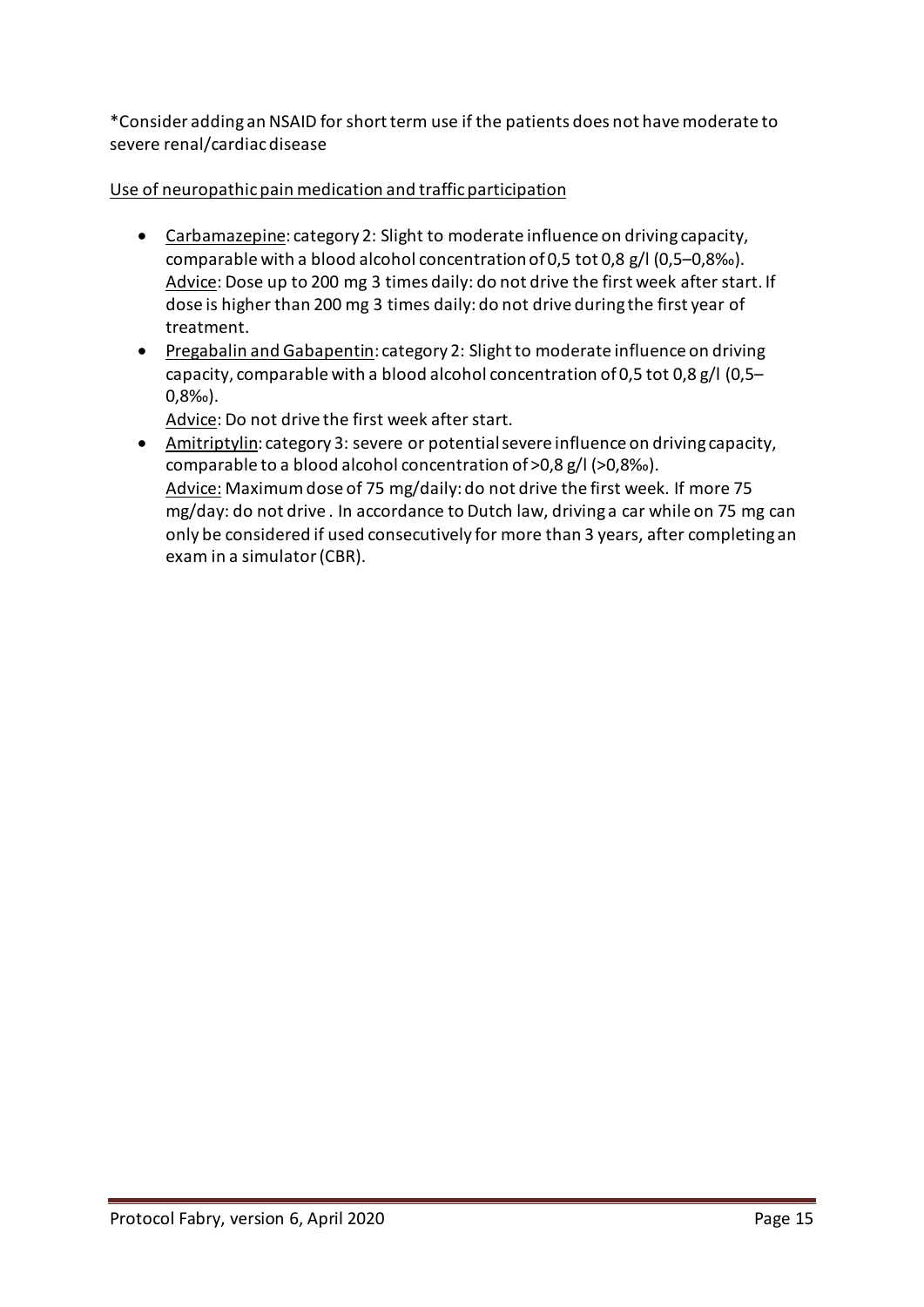## Albuminuria and renal insufficiency

Source Dutch guideline for treatment of adults with chronic renal insufficiency $^7\,$  unless stated otherwise.

All patients with proteinuria or albuminuria should be treated with ACE inhibition (or an AT-2 receptor blocker (ARB) if ACE inhibition is not tolerated). Goal is proteinuria <0.5 g/24 hours for proteinuria and <300 mg/24 hours (or 30 mg/mmol creatinine) for albuminuria. Increase the dose of an ACE-inhibitor if needed and advice salt restriction (<2400 mg sodium or <6 grams of salt intake per day). If tickling cough, as a side effect of the ACE inhibitor treatment, occurs switch to an ARB. Plasma creatinine and potassium should be checked 1-2 weeks after start or dose increase of an ACEi/ARB in patients with an eGFR ≤60 ml/min/173m<sup>2</sup>. Discontinue ACEi/ARB if potassium increases significantly and/or creatinine increases with >25%. Refer to a nephrologist if creatinine increases with >25%.

If albuminuria/proteinuria goal is not reached, add a longacting thiazidelike diuretic (e.g. chloortalidon or indapamide). In patients at risk for electrolyte disturbances check sodium and potassium concentrations3 to 4 weeks after start of treatment. At start of treatment, discuss the need for discontinuation of ACE/ARB (and in most cases also the thiazide diuretic) in women at the time they wish to become pregnant.

Choice of ACE inhibitor:

No studies on the outcome of different ACE-inhibitors in Fabry disease have been performed. The choice of ACE inhibition (or angiotensin reception blocker, ARB) is expert opinion only. In general it can be stated that ACE-inhibitors can be titrated more easily and do not have a maximum dose-response. Drugs with a long half-life seem to be preferred (can be taken once daily), such as perindopril of trandolapril, to be taken in the evening preferably (again expert opinion).

Proteinuria < 0.5 g/24 hours or Albuminuria < 300 mg/24 hours (or 30 mg/mmol creatinine) **Step 1:** 

Advice salt restriction in all patients (goal sodium excretion is < 100 mmol/24 hr)

**Step 2:** 

ACEi (perindopril, start with 2mg once daily, maximum dose 8 mg/day)

 $\rightarrow$  if eGFR < 60 ml/min, check plasma creatinine and potassium after 1 to 2 weeks **Step 3:** 

ARB (irbesartan 150mg once daily, maximumdose 300 mg/day)

 $\rightarrow$  if eGFR < 60 ml/min, check plasma creatinine and potassium after 1 to 2 weeks

**Step 4:**

Add thiazide diuretic

 $\rightarrow$  Check sodium and potassium concentrations after 3 to 4 weeks

In pregnancy (or in those who want to become pregnant) stop ACE/ARB. If there is a need for treatment of hypertensionrefer to a local team to manage hypertension during the pregnancy.

Patients should be referred to a nephrologist once eGFR is below 30 ml/min/173m<sup>2</sup>.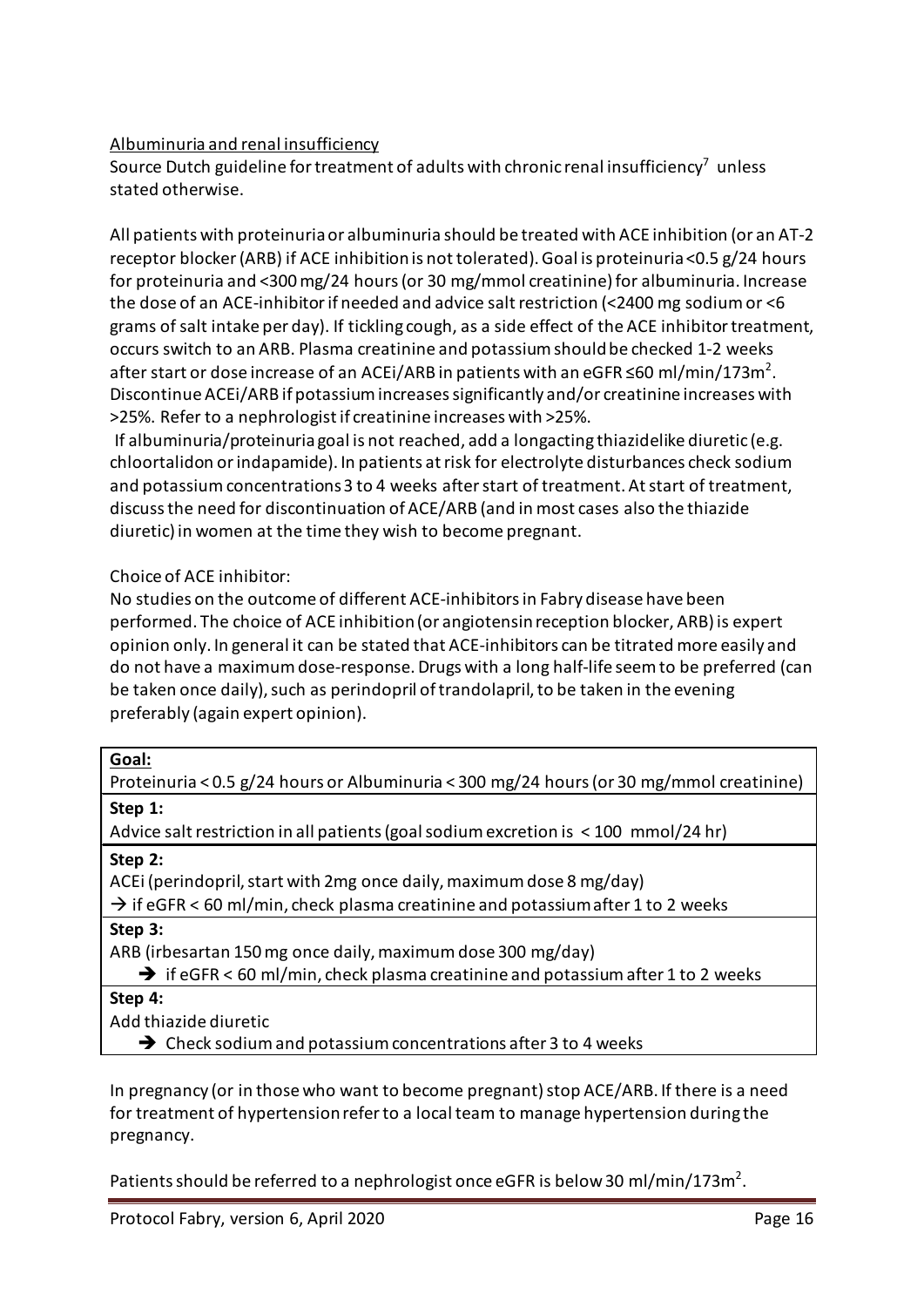

## Blood pressure and lifestyle

Male patients with classical Fabry disease rarely have hypertension. If an increased blood pressure is measured at the outpatient clinic, have it repeated at the GP (consider 24 hour bloodpressure monitoring) before start of treatment. Aim for normal blood pressure <140/90 mmHg in all patients and <130/80 mmHg in patients with an eGFR below 60  $ml/min/1.73m<sup>2</sup>$ .

#### Obesity and exercise

Treatment of obesity should be discussed. Find possibilities for weight reduction, which may be a challenge because of cardiac involvement or occurrence of acroparesthesia with exercise. Swimming is a good exercise for classical disease patients with acroparesthesia. Exercise should be encouraged in all Fabry patients given its positive influence on especially cardiac function.

#### Smoking

Actively and repetitively advice to stop smoking. Refer to GP for smoking cessation programs.

#### Alcohol

Discuss alcohol intake and its negative influence on cardiac function. Particularly relevant is the role of alcohol use in triggering atrial fibrillation.

Sodium-excretion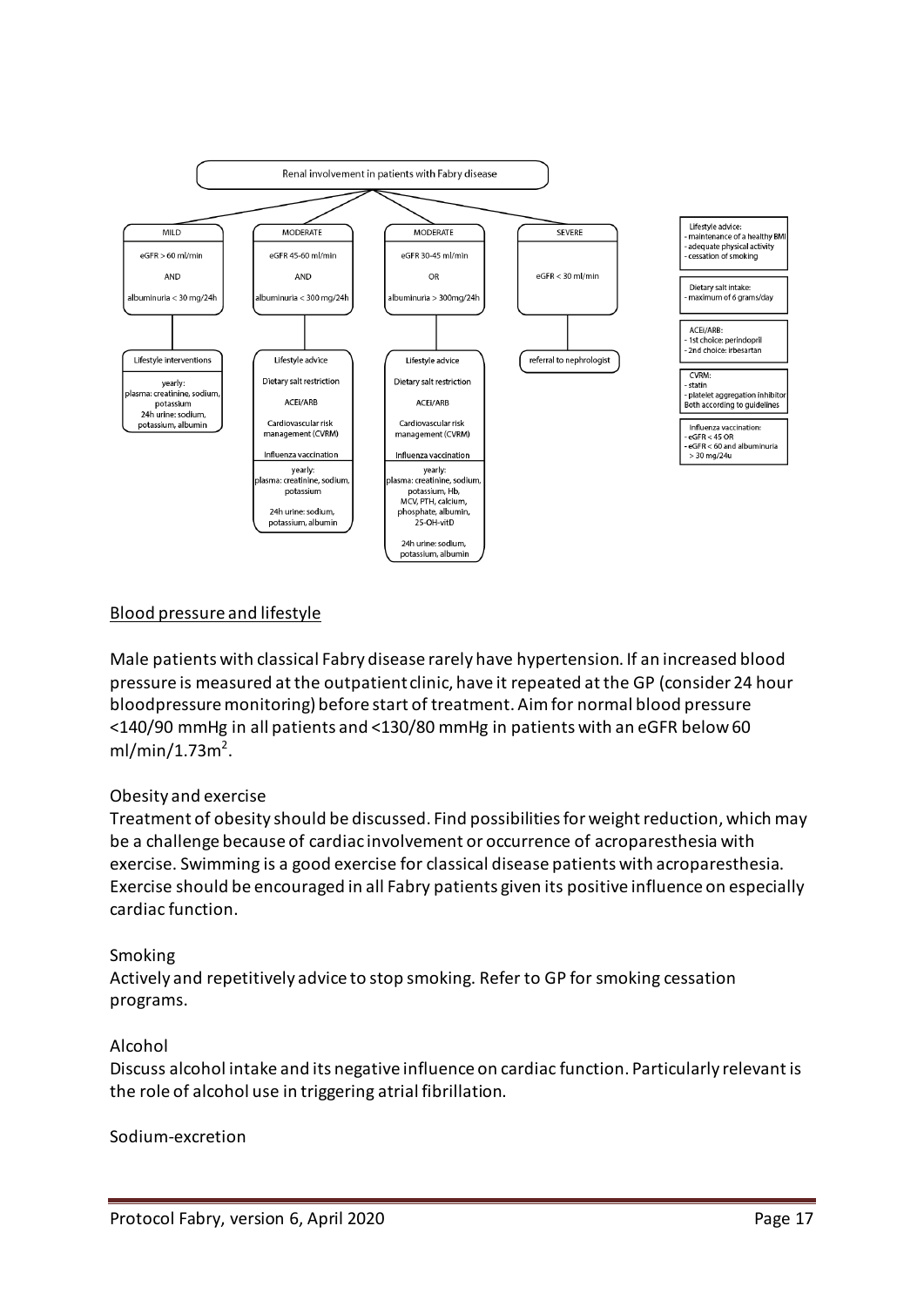Objective for sodium excretion is < 100 mmol/24 hr. ACEi/ARB effect is greater when patients are salt restricted. Refer to information on the Nierstiching website for practical advices [\(https://www.nierstichting.nl/nierschade-voorkomen/zoutbewust-eten/\)](https://www.nierstichting.nl/nierschade-voorkomen/zoutbewust-eten/).

#### Influenza vaccination

Influenza vaccination is advised for all patients with an eGFR below 45 ml/min/173m<sup>2</sup> or eGFR below 60 ml/min/173m<sup>2</sup> and microalbuminuria >30 mg/24 hours, for patients with severe acroparesthesia, post renal transplant and in patients with a compromised cardiac function.

#### Preventive measures

#### Anti-platelet therapy and anti-coagulation

All patients who suffered a cerebral stroke or TIA should be referred to a neurologist and will be treated with anti-platelet (without cardiac embolic source) or anti-coagulant therapy (in patients with atrial fibrillation) according to standard practice. $^9$ 

Prescription of anti-platelet drugs for patients with white matter lesions(without TIA/stroke) is not supported by clinical evidence, though routinely advised bymany experts. In the case of multiple WML's in a relatively young patient, anti-platelet drugs are recommended (expert opinion). In individuals over 80 years of age a proton pump inhibitor should be added. This is also advised in patients over 70 years old who use of medication that increase the risk of a stomach ulcer (e.g. cumarine derivative, DOAC, P2Y12-inhibitor (Clopidogrel, Prasugrel of Ticagrelor), systemic acting glucocorticoïd, SSRI, Venlafaxine, Duloxetine, Trazodon of Spironolactone) and in patients over 60 years of age with an stomach ulcer or complications of a stomach ulcer in the past. Pantoprazol is preferred to Omeprazol or Esomeprazol in patients that use Clopidogrel. 9

If there is a clear indication, acetylsalicylic acid can be continued during pregnancy. Unless there is a strictindication for continuation, acetylsalicylic acid needsto be stopped in the third trimester until (after) delivery. If continued, an additional blood loss of 50 ml during or after delivery is expected. Continuation should be discussed with the patient and the obstetrician.

#### Cholesterol-lowering drugs

As part of secondary prevention statins are often prescribed. The effect of statin treatment (or otherlipid loweringdrugs) in Fabry disease has not been shown and its use as primary prevention of cerebral and cardiac Fabry complicationsremains a matter of debate. In each patient, a lipid profile should be determined at least once. If dyslipidemia is present (use age corrected cut off values: [http://www.jojogenetics.nl/wp/tools/referentiewaarden/\)](http://www.jojogenetics.nl/wp/tools/referentiewaarden/), strongly consider life style measures first and cholesterol/lipid lowering second. The CVD risk threshold for starting cholesterol/lipid loweringdrugsmay be lower in Fabry disease patients compared to the general population<sup>10</sup>, given the double risk of the Fabry disease and dyslipidemia, though no evidence based advises can be given at this point in time. Regarding the type of statin, one might consider prescribing a more potent statin (ie. atorvastatin, rosuvastatin), as these have shown reductions in plasma LDL-C as well as triglyceride levels in patients with combined dyslipidemia. Moreover, a post-hoc analysis of 6 double-blind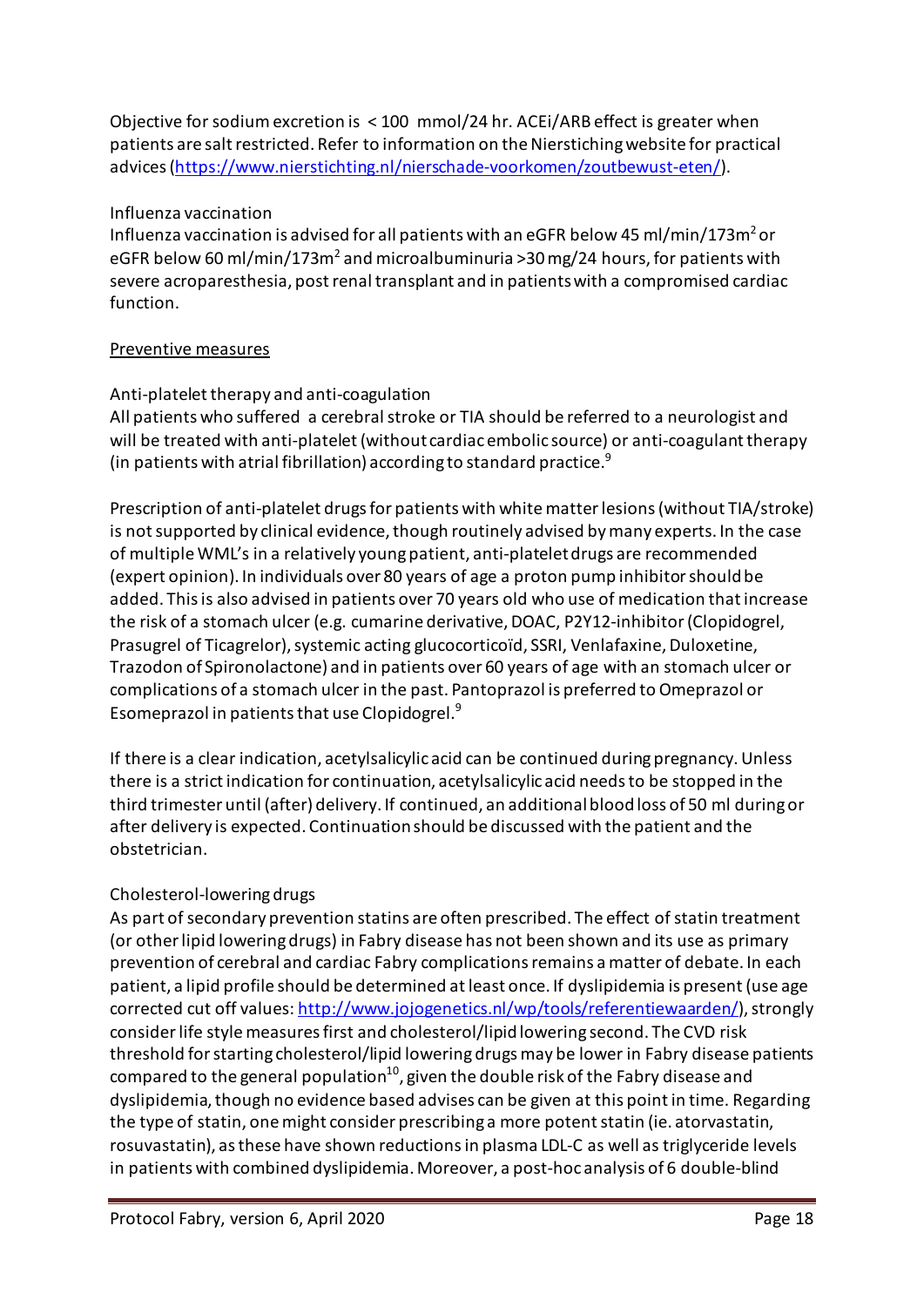RCT's in non-Fabry patients at risk for or with cardiovascular disease, showed a dosedependent beneficial effect of atorvastatin on kidney function.<sup>11</sup>

# *6. Pregnancy*

Inheritance pattern and possible reproductive choices should be discussed with all patients that (may in the future) wish to start or expand a/theirfamily. In case of an active pregnancy wish, patients should be referred to clinical geneticist to discuss options. An exception regarding referral can be considered for patients with non-classical FD, in which case organ involvement can be limited and occur late in life. These choices should be tailored individually. Given the complexity of the topic, referral to an experienced clinical genetics team is advised. Broadly speaking there are four options: 1. Pregnancy without knowledge whether or not the child is affected, in this case a plan should be made for timing of Fabry disease diagnosticsin the child (depends on sex and type of disease in the family (classical or non-classical). 2. Decision not to have biological children. 3. Conception with prenatal diagnostics and a decision on termination of the pregnancy in case of an affected child. 4. Pre-implantation genetic diagnostics with transfer of an unaffected embryo. Option 2-4 are especially relevant for classical Fabry disease, as non-classical Fabry disease can have an asymptomatic course for many decades.

Medication use should be re-evaluated before discontinuation of birth control (see relevant sections above). Fabry disease does not seem to result in a higher risk of pregnancy complications, though (pre-) eclampsia has been described in individual cases.<sup>12</sup> Patients with proteinuria that discontinued there ACEi/ARB should be carefully monitored throughout pregnancy. Patients developing hypertension and/or (pre)eclampsia should be treated according to local protocols.

# *7. Fabry disease specific therapies*

# Enzyme replacement therapy

Initiation of treatment with agalsidase alfa or beta can be considered when treatment criteria are met, which have been published in an international guideline for the initiation and cessation of enzyme replacement therapy in Fabry disease.<sup>13</sup> Individual deviations from the criteria are possible, if deemed necessary by the indication committee. All cases are discussed in the Fabry treatmentindication committee and treatment can only be initiated after approval of this committee. In patients with advanced disease, but that still meet treatment criteria, there is the possibility of a treatment trial of fixed duration. In these cases, a clear definition of disease progression will be made and if this definition is met, treatment will be discontinued. With all patients, the possibility of treatment discontinuation, if disease stabilization does not occur, is discussed at treatment initiation. As for start of treatment, the possibility of discontinuation is discussed in the indication committee and can only be implemented if consensus is reached.

Choice of drug is up to the treating physician and the patient. Given a more robust reduction of the biomarker plasma lysoGb3 and a potential better effect on cardiac hypertrophy and complication rate in agalsidase-beta versus agalsidase-alfa treated patients<sup>14,15</sup>, in most patients agalsidase-beta will be prescribed. In individual cases agalsidase-alfa may be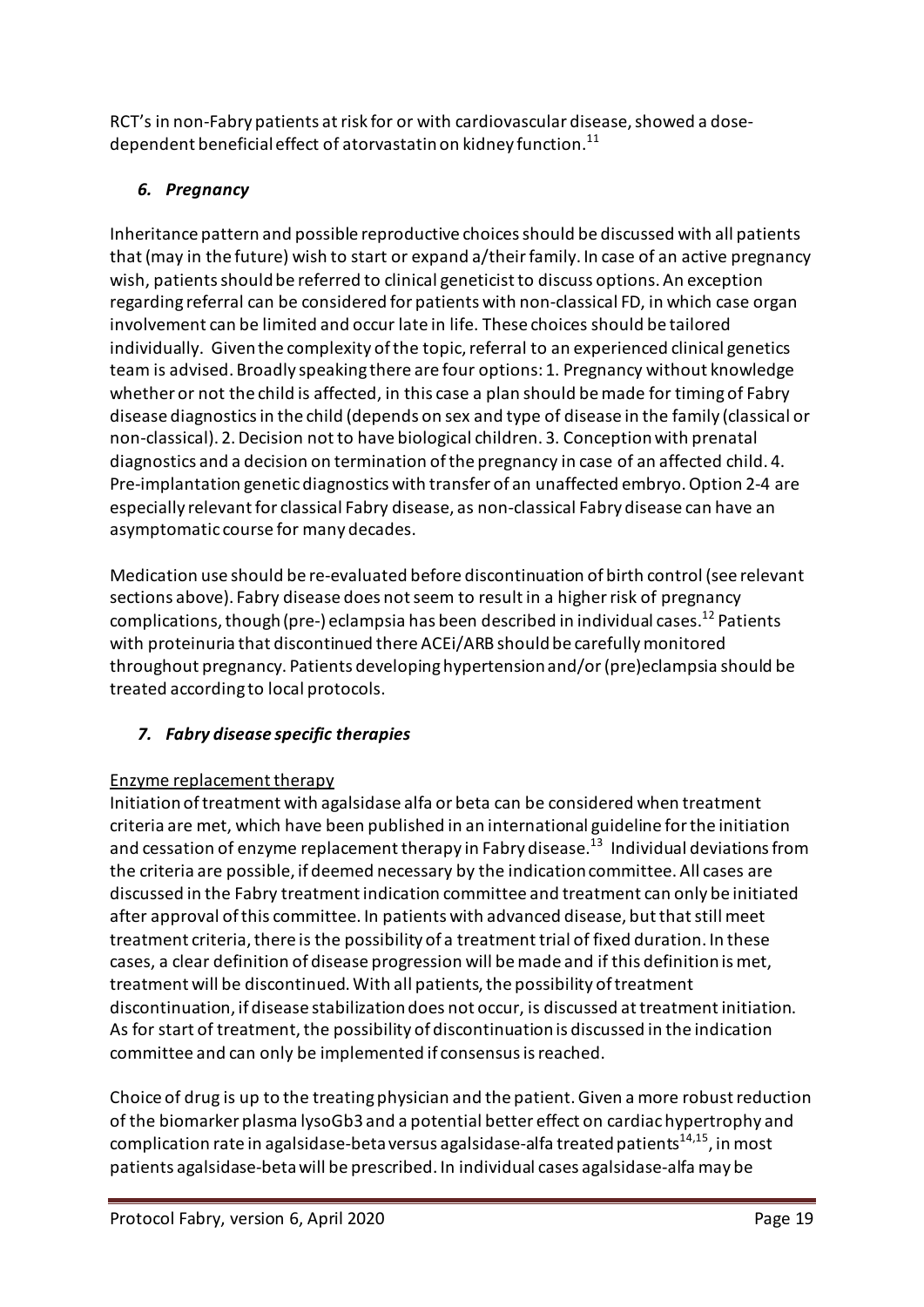preferred, given the shorter infusion time and a lower rate of infusion related reactions and formation of anti-drug antibodies (which may be dose related).  $^{14,16,17}$ 

#### Future therapies

Several new therapies for Fabry disease (e.g. chaperone therapy, new forms of ERT, substrate inhibition and, further down the line, gene and RNA based therapies) will become available in the coming years.<sup>18</sup> Decisions on initiation of or switch to these new drugs go through the Fabry indication committee. Currently none of them are available in the Netherlands. Chaperone therapy (Migalastat, Galafold®) is EMA approved, but the Dutch ministry of health has decided against reimbursement given the lack of robust evidence on its therapeutic effectiveness. 19

#### Fabry treatment indication committee

Members that are part of SPHINX (the Amsterdam Lysosome Center):

- Prof. Dr Carla Hollak, internist, consultant inherited metabolic disorders
- Dr Mirjam Langeveld, internist, consultant inherited metabolic disorders
- Dr Barbara Sjouke, fellow endocrinology and metabolic disorders
- Prof. Dr Frits Wijburg, pediatrician, metabolic diseases
- Dr Marion Brandts, pediatric fellowmetabolic diseases

#### Other members:

- Dr Matthijs Boekholdt, cardiologist
- Dr Pieter Postema, cardiologist
- Dr Liffert Vogt, internist-nephrologist
- Dr Lily Jakulj, internist-nephrologist
- Dr Astrid Plomp, clinical geneticist
- Dr Jonathan Coutinho, neurologist

#### Start of enzyme replacement therapy

Treatment can safely be given at home after start of therapy in the hospital.<sup>20</sup> Male patients with classical disease have the greatest risk of infusion related reaction and should receive the first 14 infusions in the hospital. Infusion time is gradually shortened during these infusions. Male patients with non-classical disease will receive 6 infusions and female patients 1 infusion in the hospital. In these patients, infusion time is fixed. All male patients will be prescribed emergency medication (10 mg Cetirizine and 5 mg dexamethason) to be kept at home and taken (after consultation with the treating physician) if a reaction occurs. Patients can choose to administer the medication themselves or have a home care nurse administering the medication. For male patients with classical disease, the nurse needsto be present during the first year of treatment.

Infusion duration and preparation requirements are described in the local enzyme replacement therapy protocol (Amsterdam UMC, Kwadraet).

#### Adverse reactions

Adverse reaction to enzyme replacement therapy occur almost solely in male patients. There is a relation with the development of anti-drug antibodies of antibodies, but not all patients with antibodies develop adverse (or infusion-related) reactions. <sup>20</sup> There seem to be two types of reactions: one with a predominantly dermal reaction (hives) and one with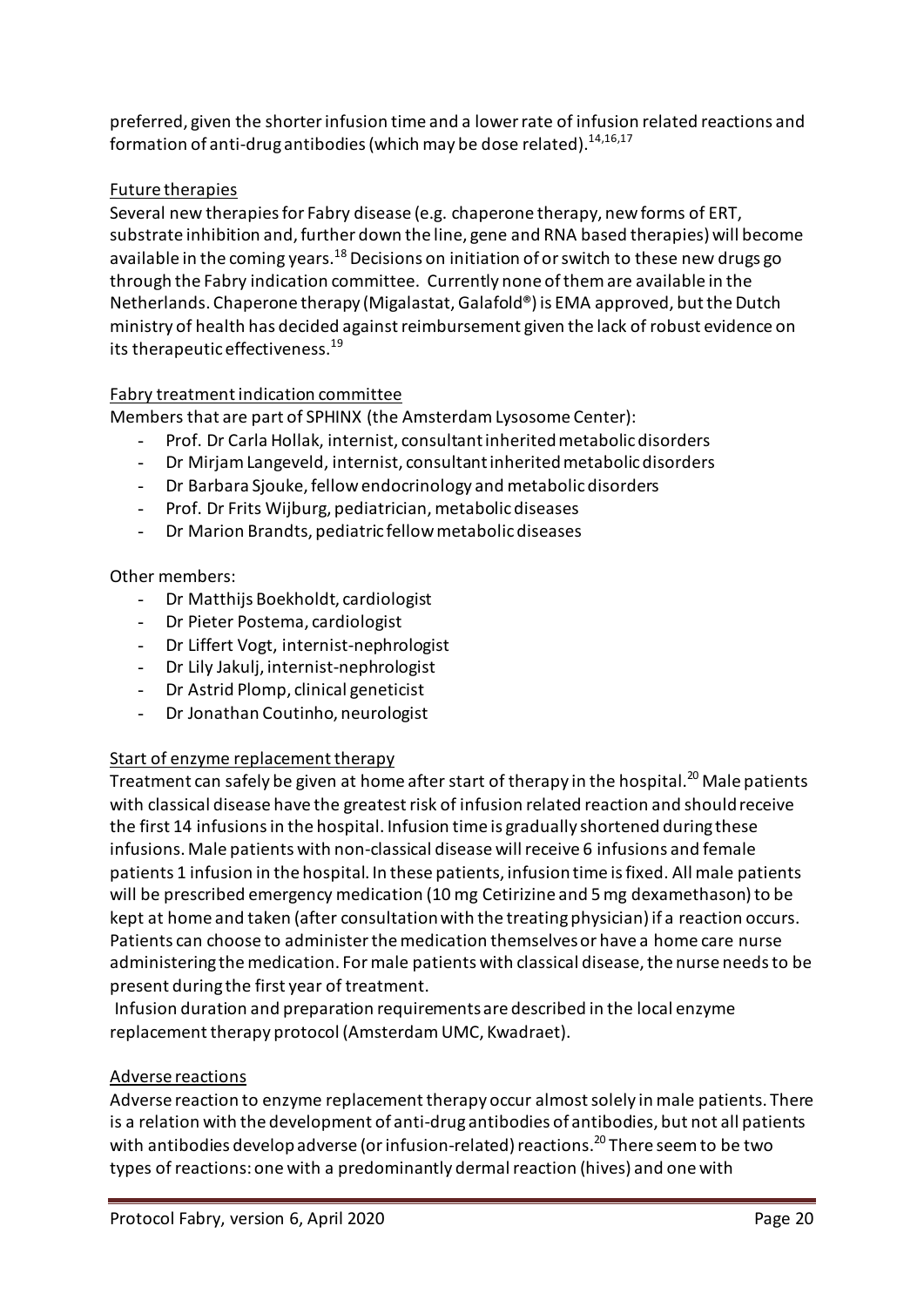generalized symptoms (feeling unwell and restless, nausea (sometimes with vomiting) and subsequently chills and fever). Fever can trigger neuropathic pain. The generalized reaction typically occurs 45-60 minutes after start of an infusion, but can occur earlier with repeated infusions. The skin reaction also usually occurs during infusion. If an infusion related reaction has occurred, the ADA titer has to be measured (not directly after infusion because the antibodies can then be saturated). If a patient reports a typical infusion reaction at home, it is recommended to have the next infusion in a hospital for observation. In case of an infusion related reaction follow the algorithm in **figure 4.**

Infusion associated reactions can be ameliorated (or prevented) with 10 mg Cetirizine and 4 mg dexamethason orally pre-infusion,taken between 60 to 30 minutes befor each infusion. In addition, the infusion time should be lengthened. Patients should be treated with Dexamethason for 3-6 months, subsequently Dexamethason dose reduction be tried. An example scheme is 4-4-3-3-2-2-1-1 mg, per infusion. If this is successful, cessation of the cetirizine and subsequently shorting of infusion time can be tried, though recurrence of infusion reactions can occur.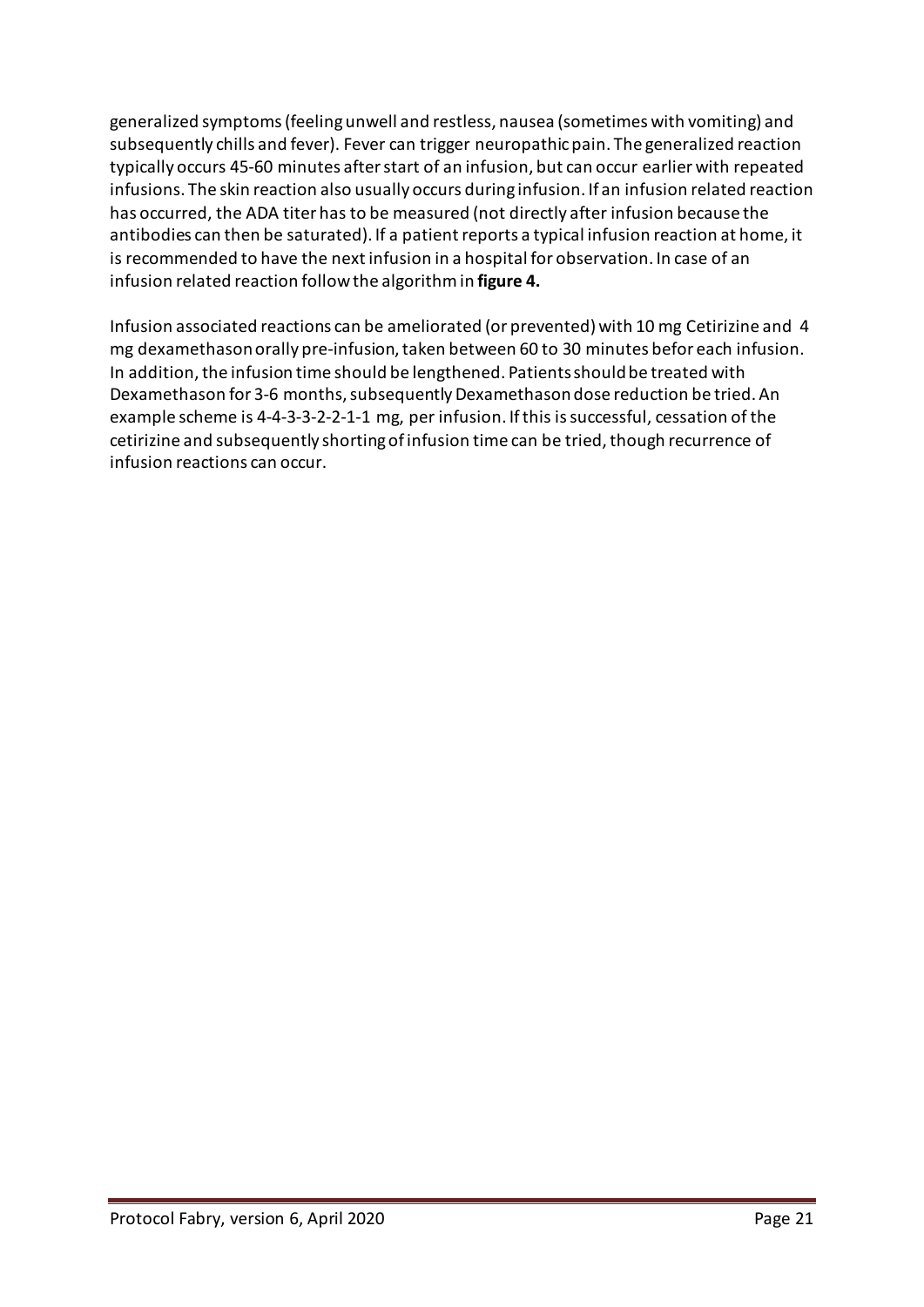

\* Restart infusion at lower infusion rate (last rate that did not cause symptoms). Do not increase infusionrate further. \*\* If eGFR <50 check instructions for adjusted dosing.

#### NB: Advise patients not to drive motorized vehicles when cetirizine or clemastine is administered.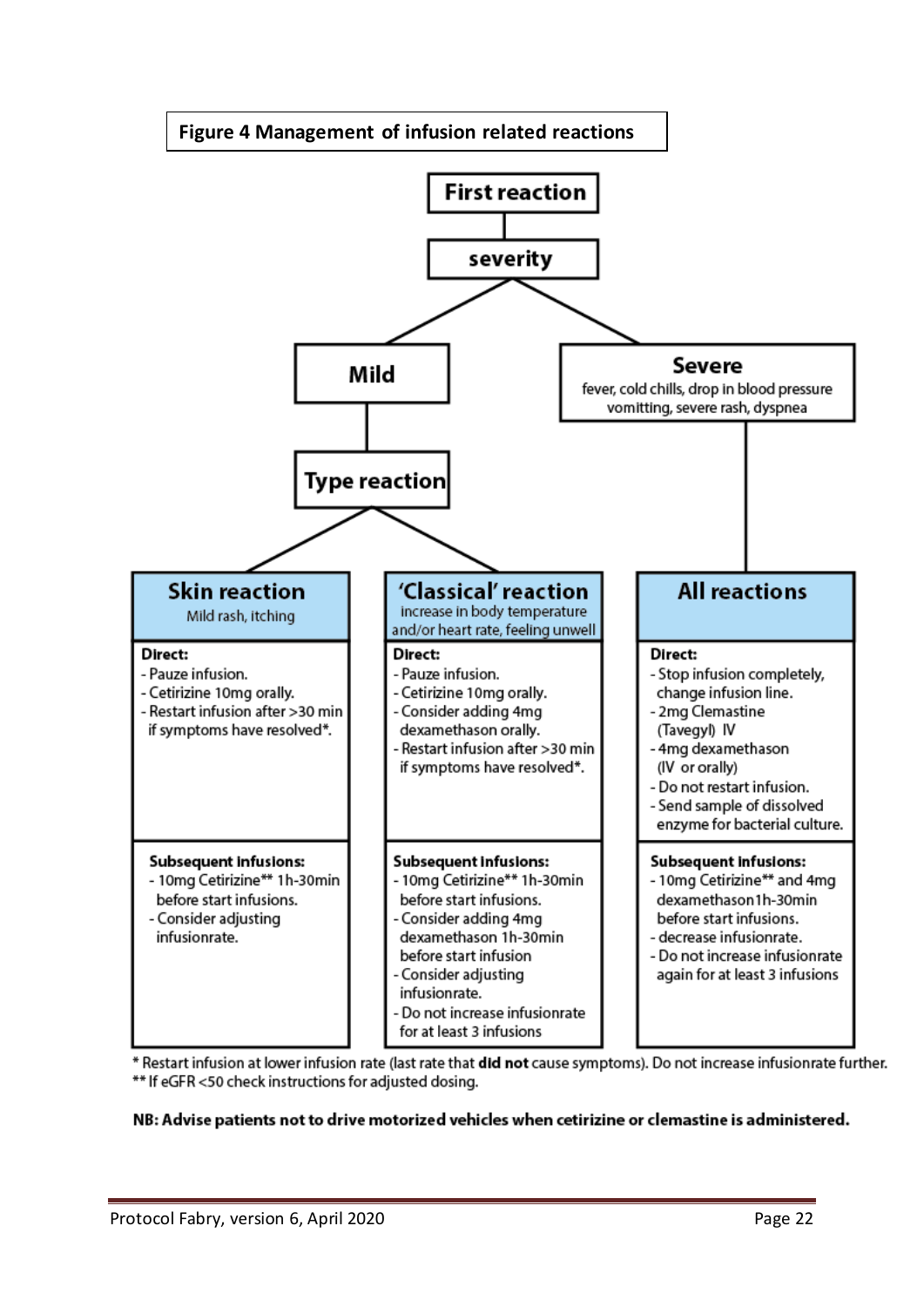## Holiday / treatment break

Patients can request a treatment breaks or prefer to continue treatment whilst on holiday. It is possible to continue ERT on holiday, but proper care of medication (transport and storage of agalsidase and infusion sets) is the responsibility of the patient. A treatment break of several weeks does not affect treatment outcome.

## *8. Contraception and Fabry disease*

Contraception and combined use of pain medication (Carbamazepin, Gabapentin, Pregabalin):

- Short term use of carbamazepine and use of oral contraceptive: use additional nonhormonal contraceptives (eg condoms), at least until 4 weeks after cessation of medication.

- Long term use of Carbamazepin: options: use of non-hormonal contraceptives, use of an IUD (copper or prostagen containing), use of medroxyprogesterone intramuscular(Depo-Provera, dose interval should be shortened to once every 10 weeks instead of once every 12 weeks), sterilisation. Given the side effect profile of medroxyprogesterone and the generally lower effectivenessin preventing pregnancy of non-hormonal contraceptives (also in the light of the teratogenicity of Carbamazepine) use of an IUD is preferable. It is advised not to use carbamazepine in combination with transdermal patches, vaginalring and prostagen only taken orally.

-2<sup>e</sup> generation anti-epileptics and contraception: second generation anti-epileptics like gabapentin, and pregabalin can be prescribed safely in conjunction with oral contraceptives in their normal dosages.

#### Contraception and the risk of thrombo-embolic events

In general, ethinylestradiol/levonorgestrel (Microgynon) and medroxyprogesteron (Depo-Provera) are contra-indicated when a thrombotic event has occurred (such as a stroke or myocardial infarction). Etonorgestrel (Implanon) and levonorgestrel (Mirena) are only contra-indicated if there is an active thrombo-embolic event. The Canadian Fabry Disease Treatment Guidelines mentions that drugs that increase the risk for a thrombosis/TIA/CVA, such as contraceptives, may theoretically additionally increase the risk of TIA/CVA in females with Fabry disease. It is suggested to take this into account when prescribing contraceptives. <sup>21</sup> There is no literature available on contraceptives and Fabry disease.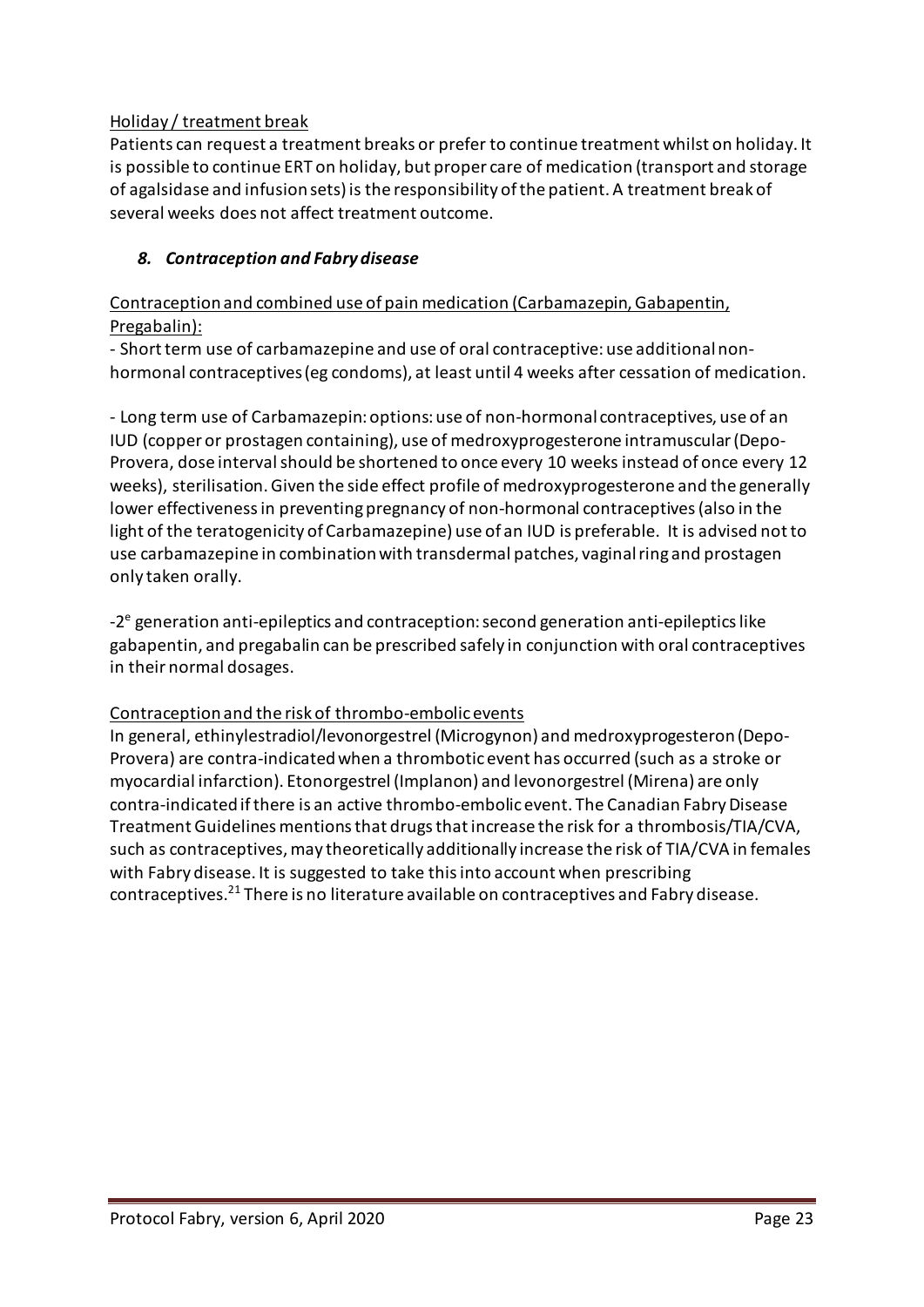## *9. References*

1. Biegstraaten M, Hollak CE, Bakkers M, Faber CG, Aerts JM, van Schaik IN. Small fiber neuropathy in Fabry disease. Mol Genet Metab. 2012 Jun;106(2):135-41. doi: 10.1016/j.ymgme.2012.03.010.

2. Smid BE, van der Tol L, Biegstraaten M, Linthorst GE, Hollak CE, Poorthuis BJ. Plasma globotriaosylsphingosine in relation to phenotypes of Fabry disease. J Med Genet. 2015 Apr;52(4):262-8. doi: 10.1136/jmedgenet-2014-102872.

3. Voorink-Moret M, Goorden SMI, van Kuilenburg ABP, Wijburg FA, Ghauharali-van der Vlugt JMM, Beers-Stet FS, et al. Rapid screening for lipid storage disorders using biochemical markers. Expert center data and review of the literature. Mol Genet Metab. 2018 Feb;123(2):76-84. doi: 10.1016/j.ymgme.2017.12.431.

4. Smid BE, van der Tol L, Cecchi F, Elliott PM, Hughes DA, Linthorst GE, et al. Uncertain diagnosis of Fabry disease: consensus recommendation on diagnosis in adults with left ventricular hypertrophy and genetic variants of unknown significance. Int J Cardiol. 2014 Dec 15;177(2):400-8. doi: 10.1016/j.ijcard.2014.09.001.

5. Smid BE, Hollak CE, Poorthuis BJ, van den Bergh Weerman MA, Florquin S, et al. Diagnostic dilemmas in Fabry disease: a case series study on GLA mutations of unknown clinical significance. Clin Genet. 2015 Aug;88(2):161-6. doi: 10.1111/cge.12449.

6. van der Tol L, Smid BE, Poorthuis BJ, Biegstraaten M, Deprez RH, Linthorst GE, et al. A systematic review on screening for Fabry disease: prevalence of individuals with genetic variants of unknown significance. J Med Genet. 2014 Jan;51(1):1-9. doi: 10.1136/jmedgenet-2013-101857.

7. [https://richtlijnendatabase.nl/richtlijn/chronische\\_nierschade\\_cns/startpagina\\_-](https://richtlijnendatabase.nl/richtlijn/chronische_nierschade_cns/startpagina_-_chronische_nierschade_cns.html) [\\_chronische\\_nierschade\\_cns.html](https://richtlijnendatabase.nl/richtlijn/chronische_nierschade_cns/startpagina_-_chronische_nierschade_cns.html)

8. Schuller Y, Linthorst GE, Hollak CE, Van Schaik IN, Biegstraaten M. Pain management strategies for neuropathic pain in Fabry disease--a systematic review. BMC Neurol. 2016 Feb 24;16:25. doi: 10.1186/s12883-016-0549-8. Review. Erratumin: BMC Neurol. 2016;16:67. PubMed PMID: 26911544

9.https://richtlijnendatabase.nl/richtlijn/herseninfarct\_en\_hersenbloeding/secundaire\_prev entie na tia of herseninfarct/plaatjesaggregatieremmers na tia of herseninfarct.html. 10. François Mach, Colin Baigent, Alberico L Catapano, Konstantinos C Koskinas, Manuela Casula, Lina Badimon, et al. 2019 ESC/EAS Guidelines for the management of dyslipidaemias: lipid modification to reduce cardiovascular risk: The Task Force for the management of dyslipidaemias of the European Society of Cardiology (ESC) and European Atherosclerosis Society (EAS), European Heart Journal, Volume 41, Issue 1, 1 January 2020, Pages 111–188, [https://doi.org/10.1093.](https://doi.org/10.1093)

11. Vogt L, Bangalore S, Fayyad R, Melamed S, Hovingh GK, DeMicco DA,et al. Atorvastatin Has a Dose-Dependent Beneficial Effect on Kidney Function and Associated Cardiovascular Outcomes: Post Hoc Analysis of 6 Double-BlindRandomized Controlled Trials. J Am Heart Assoc. 2019 May 7;8(9):e010827. doi: 10.1161/JAHA.118.010827.

12. Madsen CV, Christensen EI, Nielsen R, Mogensen H, Rasmussen ÅK, Feldt-Rasmussen U. Enzyme Replacement Therapy During Pregnancy in Fabry Patients: Review of Published Cases of Live Births and a New Case of a Severely Affected Female with Fabry Disease and Pre-eclampsia Complicating Pregnancy. JIMD Rep. 2019;44:93-101. doi: 10.1007/8904\_2018\_129.